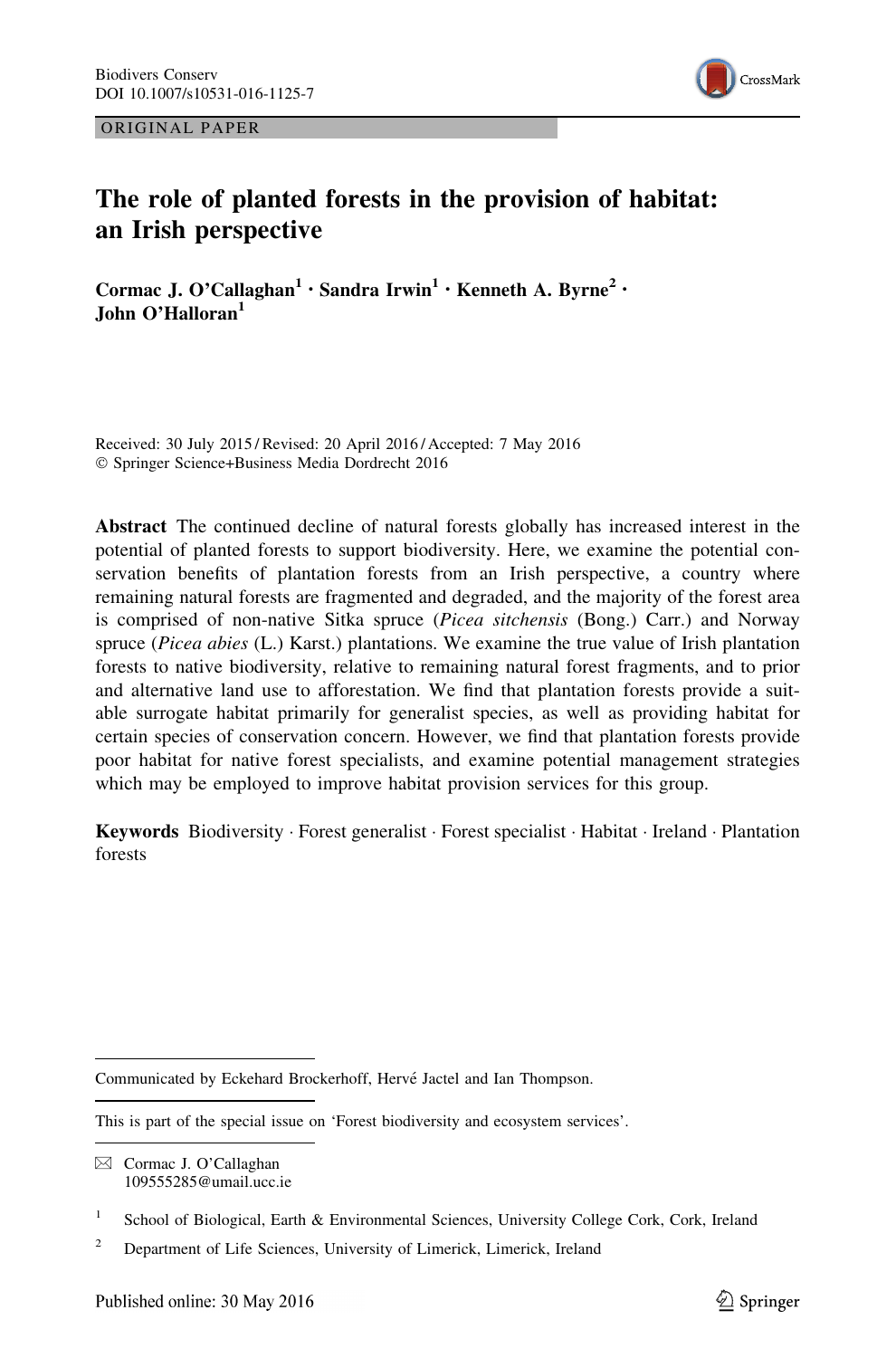## **Introduction**

Biodiversity is vital to human well-being and economic stability through the provision of essential ecosystem services. Numerous studies have stressed the importance of biodi-versity in maintaining an adequate supply of ecosystem services (Díaz et al. [2006;](#page-17-0) Haines-Young and Potschin [2010;](#page-18-0) Balvanera et al. [2006\)](#page-16-0). Biodiversity loss continues at an alarming rate, with no signs of significant slowing, and current rates of extinction being comparable to those seen in the fossil record during mass extinction events (Barnosky et al. [2011\)](#page-16-0). There is a long standing view amongst many conservationists that biodiversity cannot be conserved through the use of natural reserves alone, and that conservation across multiple land uses is required to achieve the best outcome (Wilcove [1989](#page-21-0)). While the global expansion of plantation forests and the intensification of their management regimes pose a threat to biodiversity, considerable potential for conservation also exists in planted forests, particularly where natural woodlands are scarce or degraded, and where the alternative land cover is highly managed agriculture (Brockerhoff et al. [2008](#page-16-0)). Ireland provides an excellent case study for the potential value of plantation forests for biodiversity conservation, as natural forests are fragmented and account for less than 1 % of total land area, embedded in a matrix of highly managed agricultural land (Perrin and Daly [2010](#page-20-0)).

Ireland has a long history of human inhabitation, and anthropogenic influences have played a pivotal role in its complex forest history, with deforestation beginning as early as the Mesolithic period (Preece et al. [1986](#page-20-0); Waddell [1998\)](#page-21-0). However, the majority of Ireland's deforestation occurred from the 1600s onwards, spurred on by rapid domestic population growth and exportation of Irish timber to Britain. By the early 1900s, forest cover in Ireland had fallen to less than 1 % (Forest Service [2008\)](#page-17-0). Following the formation of the Republic of Ireland in 1922, large scale planting has increased the forest area to just over 11 % of total land area (Fig. [1\)](#page-2-0). However, native broadleaf species comprised only a minute percentage of this increase in forest area, and were largely ignored in favour of fast growing, exotic conifer species. Both Sitka spruce (Picea sitchensis) and Norway spruce (Picea abies) have been widely planted across Ireland, accounting for 59 and 10  $%$  of current total growing stock respectively (Forest Forest Service [2013\)](#page-17-0). This trend has largely been mirrored in Northern Ireland, where forest cover currently stands at 8 % and is fragmented across the country (Forest Service [2015\)](#page-17-0). Despite attempts to increase forest area, Ireland remains one of the least forested EU member states, along with the Netherlands, Malta and the United Kingdom (EUROSTAT [2011\)](#page-17-0). Ireland's modern forest landscape is very different to that of the past, with less than 100,000 ha of native woodland remaining, of which less than 20,000 ha is classified as ancient woodland, established prior to the 1600s (Perrin and Daly [2010\)](#page-20-0). As such, Ireland depends on plantation forests for a whole spectrum of ecosystem goods and services which native woodlands are no longer capable of providing in sufficient quantities. Despite protection, remaining native woodlands across Ireland are under constant pressure from large mammal grazing (McEvoy et al. [2006;](#page-19-0) Perrin et al. [2006;](#page-20-0) [2011\)](#page-20-0) and invasive plant species, primarily Rhododendron (Rhododendron poniticum), which has invaded large swathes of Killarney National Park, the most intact native woodland remaining in Ireland (Kelly [2005;](#page-18-0) Barron [2009](#page-16-0)). The importance of Ireland's native woodlands for conservation of forest biodiversity cannot be understated. However, in countries where native woodlands are limited and highly fragmented, plantation forests have been shown to provide habitat for forest associated species, as well as increasing overall biodiversity at a landscape scale (Stephens and Wagner [2007;](#page-20-0)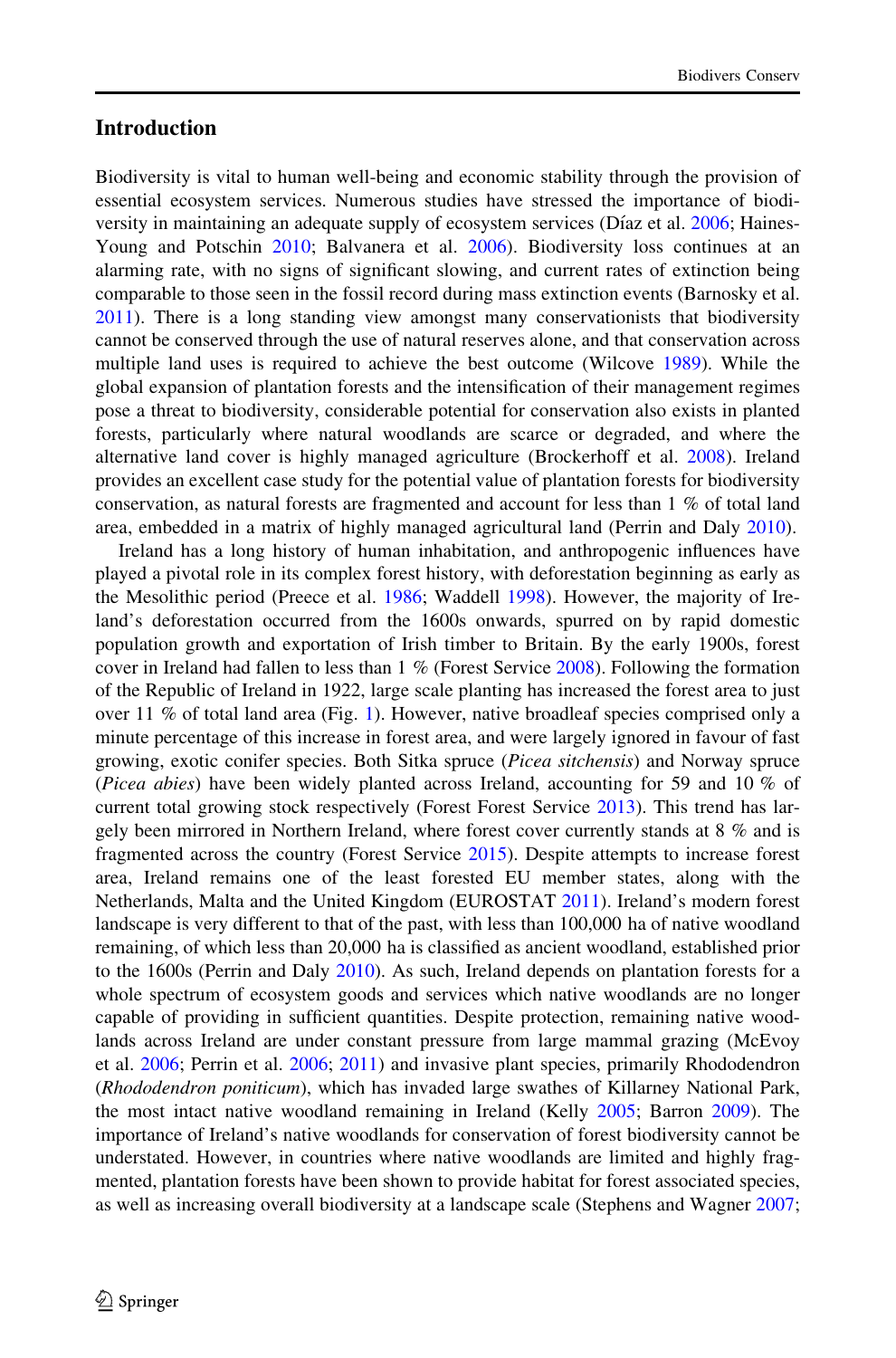<span id="page-2-0"></span>

Fig. 1 National forest cover map of the Republic of Ireland (Department of Agriculture, Food and the Marine, 2012). Note, Ireland's forests represent ca. 11 % of total land area

Pawson et al. [2008;](#page-20-0) Coote et al. [2012](#page-17-0)). As such, we will examine the potential for plantation forests to provide habitat for native biodiversity.

However, when discussing plantation forests it is necessary to examine their impacts on biodiversity at a national level. From an Irish perspective, the conservation priorities in relation to plantations are twofold. First is the conservation of Ireland's forest biodiversity. As previously discussed, historical deforestation has decimated native woodland cover across Ireland (Mitchell [2000](#page-19-0)). As a result, the biodiversity value of these remaining seminatural broadleaf woodlands are disproportionately high, providing habitat for a number of threatened forest species (Irwin et al. [2013](#page-18-0)). In regions such as Ireland, plantation forests are of greater value to forest biodiversity than regions which are dominated by semi-natural woodlands, particularly if managed in a sympathetic manner (Bremer and Farley [2010;](#page-16-0) Berndt et al. [2008\)](#page-16-0). Secondly, it is also necessary to examine the potential biodiversity impacts of establishing plantation forests. Irish plantation forests do not directly negatively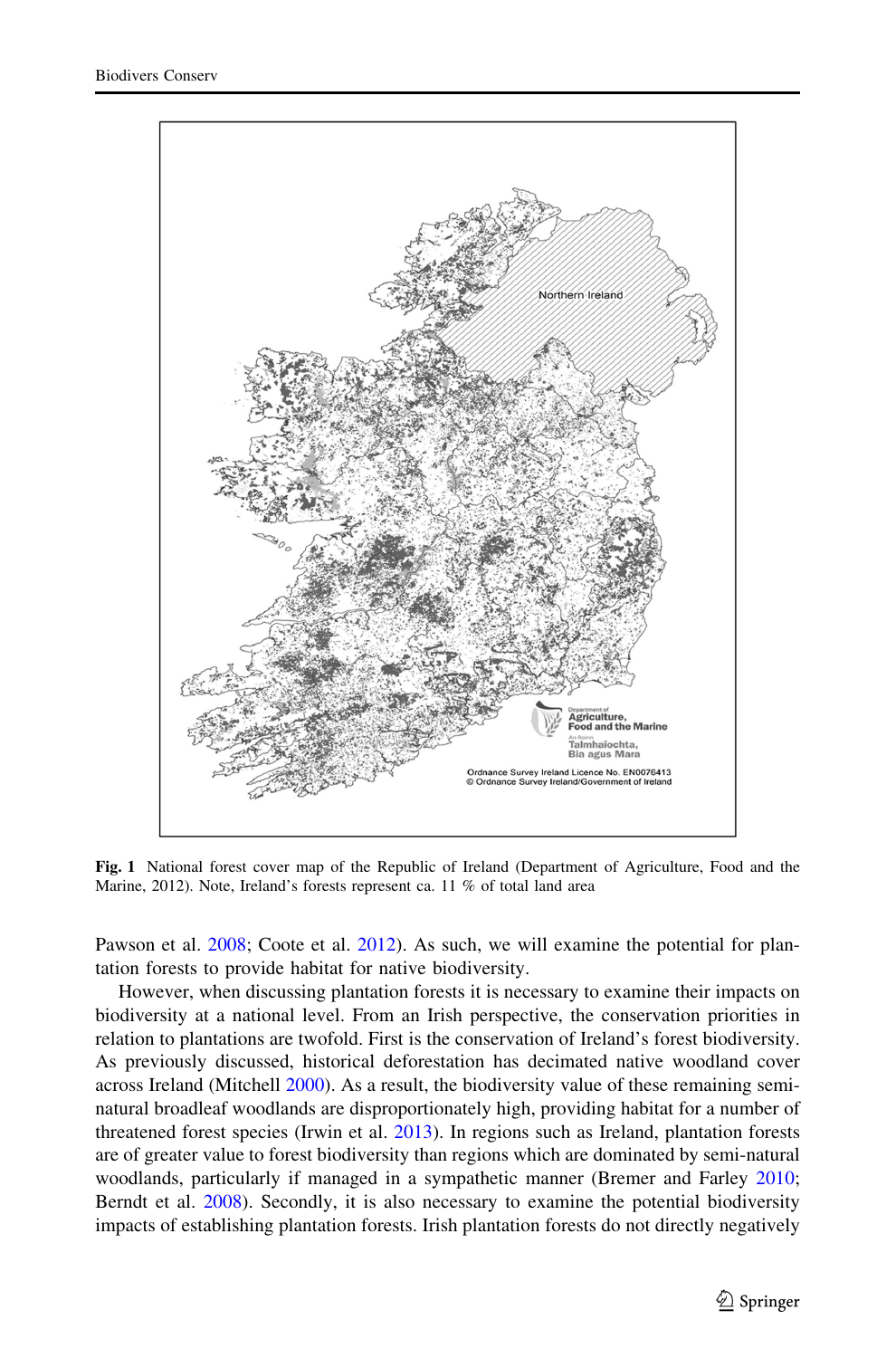impact on forest biodiversity, as afforestation is carried out on open habitats rather than on previously forested land (Forest Forest Service [2013\)](#page-17-0). However, it is first necessary to examine the impacts of such land use transitions on the biodiversity of open habitat species in order to determine the net impact on biodiversity.

### Prior and alternative land use

Since large scale afforestation began across Ireland almost a century ago, plantation forests have traditionally been established on three primary habitat types, namely improved agricultural grassland, semi-natural wet grasslands and peatlands, including bogs and heaths (Smith et al. [2006\)](#page-20-0). Increased afforestation rates are expected in Ireland over the next 30 years, as new strategies aim to increase forest cover to 18 % by 2046 (DAFM [2014\)](#page-17-0). Therefore, establishing the impact of afforestation on the biodiversity of each of these habitats in important in determining the overall impact of plantation forests on biodiversity at a national level. Changes to biodiversity caused by afforestation of these habitats are examined below using three, well studied, indicator groups, namely plants, birds and spiders.

Agricultural land is the predominant land use in Ireland, accounting for approximately 61 % of the total landmass. The overwhelming majority of this consists of improved agricultural grasslands for grazing and silage production, accounting for over 90 % of all agricultural land in Ireland (O'Mara [2008](#page-19-0)). The biodiversity value of improved grassland is typically low, due to continued agricultural intensification across Europe (Reidsma et al. [2006\)](#page-20-0). The intensive management regimes and high grazing pressure associated with improved grasslands has resulted in greatly reduced biodiversity, not only in terms of number of plant species, but also in the loss of faunal diversity, both at farm level and at the wider landscape level (Hopkins and Holz [2006\)](#page-18-0). Plant communities of agriculturally improved grassland are largely dominated by one or two highly productive grass species, due to applications of fertilisers and herbicides (Benton et al. [2003](#page-16-0)). Few bird species directly utilise improved grasslands across Ireland for either feeding or breeding purposes, primarily due to the lack of suitable cover and food for generalist and woodland species (Wilson et al. [2012](#page-21-0); Mcmahon et al. [2008](#page-19-0)). In contrast, hedgerows surrounding improved grasslands have been shown to be of greater importance to bird species. Moles and Breen ([1995\)](#page-19-0) recorded 32 bird species utilising hedgerows surrounding improved grasslands during the summer period and 47 species during the winter period. Spiders are the best studied group of invertebrates from an Irish context, and have been widely used as indicators for the invertebrate community of the habitat as a whole. The spider communities of improved grasslands have also been shown to be poor, lacking specialist open habitat spiders. Irish improved grasslands are largely dominated by pioneer species associated with heavily disturbed habitats, a trend replicated in the UK (Cole et al. [2005](#page-17-0)). This was largely attributed to the intensive management regime associated with such habitats (Oxbrough et al. [2006b,](#page-19-0) [2007](#page-19-0)). As with birds, hedgerows surrounding grassland pastures have been shown to provide habitat for a range of generalist invertebrates, representing a large proportion of the spider diversity in agricultural habitats (Oxbrough et al. [2007](#page-19-0)). Similar trends have been recorded for other invertebrate groups, such as ground beetles, where improved grasslands are largely dominated by generalist species with good dispersal ability, at the expense of specialists (Rainio and Niemelä [2003\)](#page-20-0). Due to the low species richness of the habitat, afforestation of improved grasslands with exotic conifers is likely to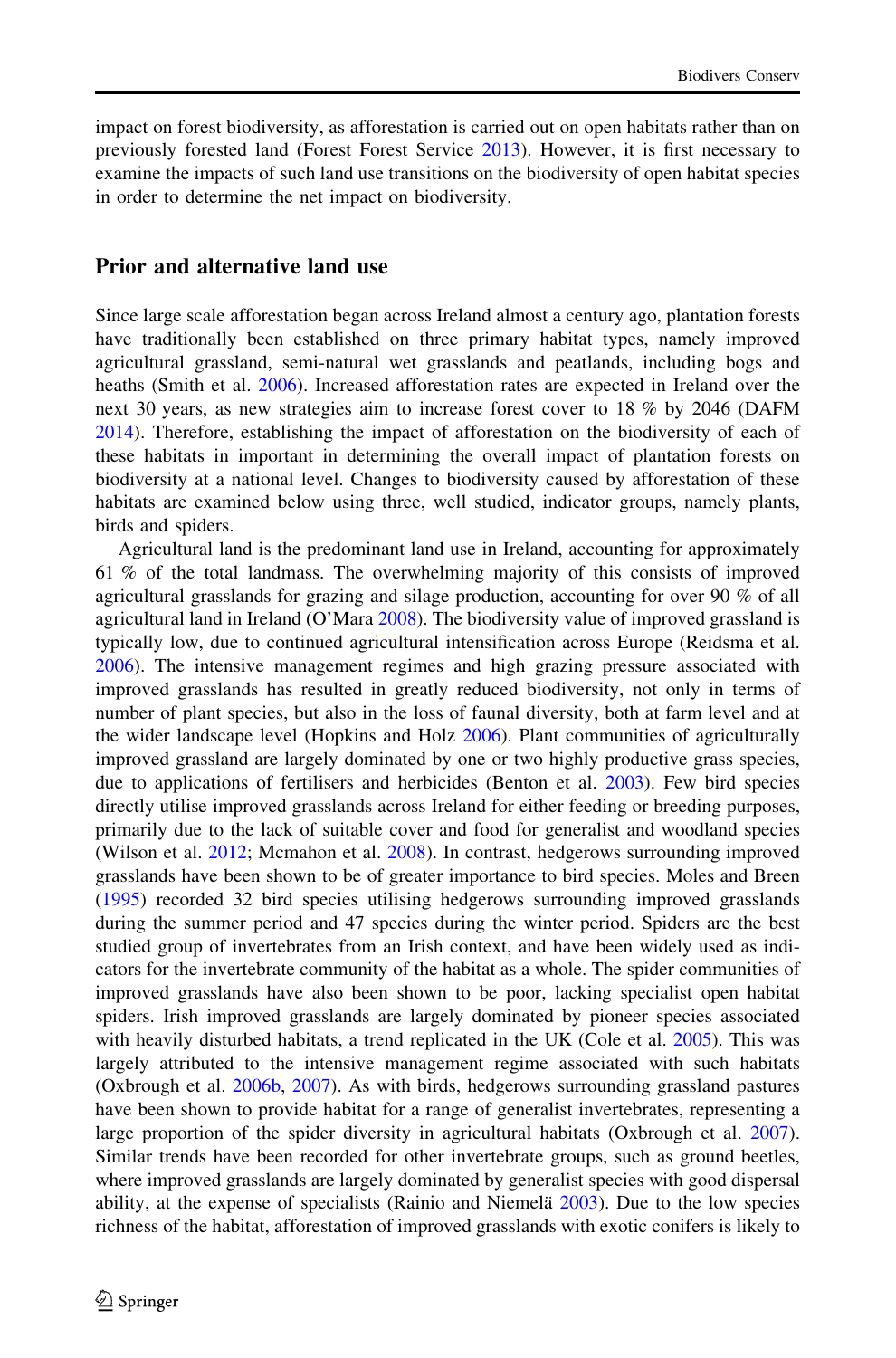result in a net increase in biodiversity, if carried out correctly. Immediately following planting of improved grassland sites, Buscardo et al. ([2008\)](#page-17-0) found a significant increased frequency of competitive grasses commonly found in both wooded and unwooded habitats, as well as a reduced frequency of less competitive ruderal grasses, typically associated with open habitats. This can largely be attributed to the removal of grazing pressure, resulting in changes to the competitive balance between species (Stránská [2004\)](#page-20-0). This resulted in a significant increase in bryophyte species richness, as new species colonised new habitat in the shade beneath taller, ungrazed grass species. As improved grasslands are fundamentally species poor habitats in relation to vegetation, afforestation has little short-term negative impacts on diversity (Buscardo et al. [2008](#page-17-0)). Afforestation was also shown to be beneficial to ground spiders, at least in the short term, as species richness increased, particularly the species richness of those associated with low vegetation (Oxbrough et al. [2006b\)](#page-19-0). In relation to bird species, afforestation of improved grasslands has been shown to be largely positive. Data collected by Wilson et al. ([2012\)](#page-21-0) suggested that the planting of conifers on improved grassland would benefit both generalist and woodland bird species by providing greater shrub cover and foraging habitats. Open habitat specialists are typically lacking from improved grassland habitats, and generalist species which occupy the surrounding hedgerows will also use forests (Pithon et al. [2005\)](#page-20-0). However, many studies cited above suggest the importance of retaining prior features associated with improved grassland during afforestation, particularly hedgerows, which harbour a large amount of improved grassland biodiversity (Oxbrough et al. [2006b](#page-19-0); Buscardo et al. [2008;](#page-17-0) Wilson et al. [2012](#page-21-0)). Creating a buffer zone of open space around such hedgerows during planting would ensure they are not shaded out as the plantation forest matures, ensuring continuous shrub cover and increasing the prevalence of native tree species (Buscardo et al. [2008](#page-17-0)), benefiting both bird and invertebrate diversity throughout the forest cycle (Oxbrough et al. [2005](#page-19-0); Wilson et al. [2012\)](#page-21-0). Although retaining existing habitats such as hedgerows has been included in the forest biodiversity guidelines, it remains unclear to what extent this is currently practiced (Forest Service [2000](#page-17-0)).

In contrast to improved grassland, which is of high agricultural value but of low biodiversity value, unimproved wet grasslands are typically of low agricultural value but of far greater importance to open habitat biodiversity. Wet grasslands are semi-natural ecosystems, often found on poor draining soils which periodically flood. Although used for seasonal grazing purposes, the management regime of these habitats is far less intensive than improved grasslands (Fossit [2002\)](#page-17-0). Plant biodiversity of wet grasslands are higher than that of improved grasslands, with initial studies recording a mean of 25.7 plant species/4  $m<sup>2</sup>$  plot (Eakin [1995\)](#page-17-0), many of which were open wet habitat specialists (Buscardo et al., [2008\)](#page-17-0). Spider diversity of wet grasslands was shown to be higher than that of improved grassland, with 114 species recorded compared to 91 species. In addition, wet grasslands had a greater number of species typically associated with wet habitat conditions, with both *Gnathonarium dentatum* and *Pardosa amentata* being significantly more abundant than in other survey habitats (Oxbrough et al. [2007\)](#page-19-0). Studies examining other wet grasslands around Ireland found a significantly higher number of all common agricultural species occupying wet grassland habitats, compared to improved grasslands. This can be largely attributed to the higher carrying capacity of the hedgerows surrounding wet grasslands, which had over twice as much hedgerow habitat available, compared to improved grasslands, again emphasising the importance of retaining residual habitats during the afforestation process (Wilson et al. [2012](#page-21-0)).

Despite their importance to biodiversity, wet grassland habitats are at risk, largely due to their lack of formal protection at a national level (Buscardo et al. [2008](#page-17-0)). Since the turn of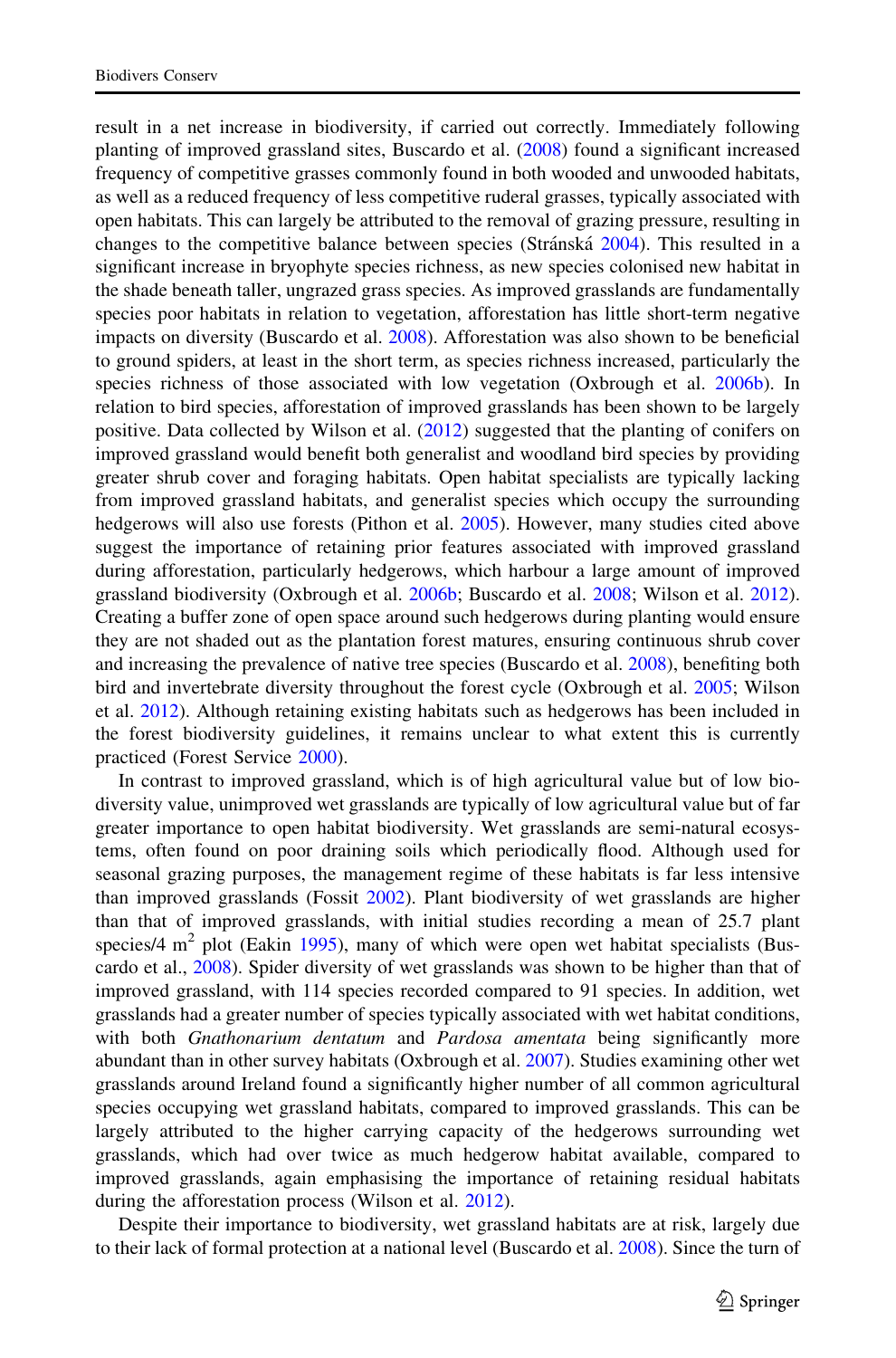the millennium, planting of semi-natural wet grasslands has substantially increased, in both relative and absolute terms, and account for a higher proportion of planting over the past 15 years than any other time (Wilson et al. [2012\)](#page-21-0). Wet grasslands afforestation has a negative impact on biodiversity, particularly for species which prefer wet conditions. Following afforestation of wet grasslands, changes to plant communities were similar to those seen in improved grassland, although less marked due to a lower pre-afforestation grazing and fertilisation pressure. However, drainage of the habitat in preparation for afforestation resulted in a significant decrease in the frequency of wet habitat species, and an associated increase in competitive grasses. Differences in plant species richness between planted and unplanted wet grasslands were shown to be not significant at a scale of 100  $\text{m}^2$ , as drainage ditches provided a temporary habitat with reduced competition for both vascular plants and bryophytes (Buscardo et al. [2008\)](#page-17-0). Ground spider diversity was reduced following afforestation of wet grassland habitats, with a particular reduction in the number of rare species and wetland specialists. This may be due to the application of fertilisers, however soil drainage is also likely to have a significant impact (Oxbrough et al. [2006b](#page-19-0)). Soil moisture content has been shown to exert a positive influence of ground spider density directly (Kajak et al. [2000\)](#page-18-0), as well as indirectly through changes in the vegetation (Cattin et al. [2003\)](#page-17-0). Patterns for other invertebrate groups have not yet been studied in great detail, and therefore little information is currently available. While afforestation is unlikely to have a significantly negative impact on common species associated with wet grasslands, particularly if existing hedgerows are retained, afforestation of these habitats poses a threat to open habitat specialists. Specialist species such as the meadow pipit (Anthus pratensis) and skylark (Alauda arvensis) utilise wet grasslands in agricultural areas (Wilson et al. [2012\)](#page-21-0); however, they are absent from plantation forests due to the lack of sufficient open space (Wilson et al. [2006](#page-21-0)). It is evident that the afforestation of wet grassland habitats is a suboptimal choice in terms of biodiversity conservation, with soil drainage and reduction of open space resulting in the probable loss of a number of rare and specialist species incapable of utilising forest habitats.

However, plantation forests cannot be viewed only in relation to the prior habitat, but also the alternative land use in the absence of afforestation (Newmaster et al. [2006;](#page-19-0) Brockerhoff et al. [2008\)](#page-16-0). In the case of semi-natural wet grasslands, their low agricultural productivity often results in land abandonment. If wet grasslands remain unplanted, their biodiversity value is contingent on maintaining grazing levels. Should grazing levels fall below the necessary level on such marginal agricultural land, tree and shrub layers will no longer be suppressed and a closed canopy woodland would develop over a longer temporal scale. This would result in the loss of habitat for a number of open habitat species, particularly birds (Scozzafava and De Sanctis [2006](#page-20-0)). Abandonment of semi-natural grasslands has been a major driver in the decline of biodiversity in the Burren region in the west of Ireland, due to scrub encroachment (Moles et al. [2005;](#page-19-0) Parr et al. [2009](#page-19-0)). While there are no studies which directly compare the two scenarios, it is likely that over a long temporal scale, the impact of abandonment on wet grassland habitats is on par with that of afforestation.

While both improved grasslands and wet grasslands are still being utilised for afforestation, the afforestation of upland peatlands has ceased, with almost no planting on intact peatland occurring since the establishment of Coilte in 1988, the semi-state body in charge of all public forests. However, over 44 % of the total forest estate in the Republic of Ireland is currently established on peatland sites (Forest Service [2013](#page-17-0)). Although it is unknown to what extent plantation were established on intact functioning peatland, relative to degraded peatland, the impact of historical afforestation on peatland biodiversity is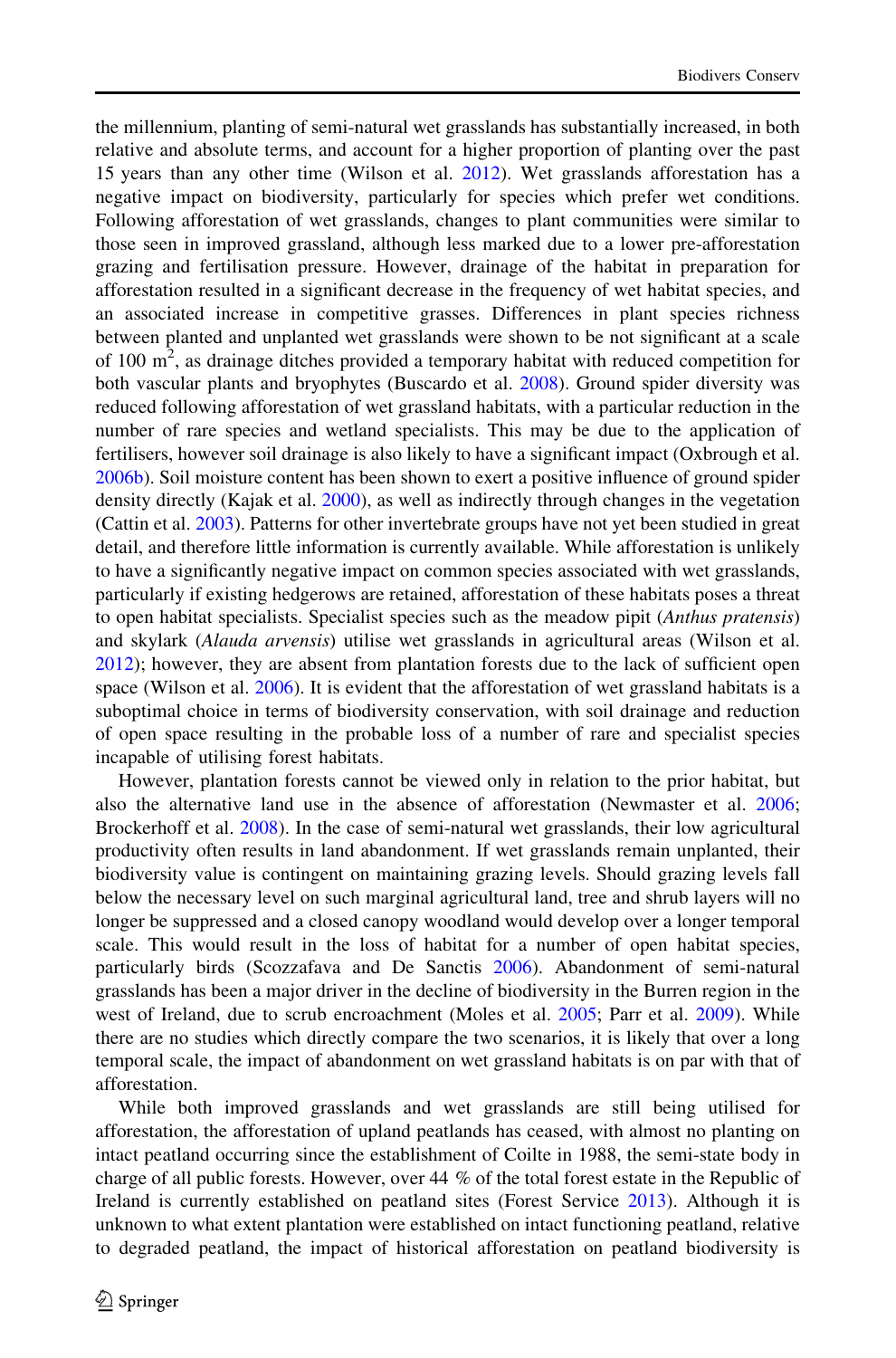undeniable (Black et al.  $2008$ ). Afforestation has replaced the distinctive plant communities which characterise Irish peatlands (Sottocornola et al. [2009\)](#page-20-0), with international studies demonstrating a significant reduction in the frequency and richness of specialist ombrotrophic species (Lachance et al. [2005\)](#page-19-0). This can largely be attributed to changes in shade and soil moisture following afforestation, two environmental parameters which are highly important in determining the distribution of peatland vegetation (Lachance and Lavoie [2004](#page-19-0); Breeuwer et al. [2009](#page-16-0)). Studies examining the impact of afforestation on peatland spiders show that while there are no significant changes to species richness, species composition was heavily impacted. Planted peatland sites were distinguished by significant reductions in rare specialist wetland species, being replaced by more generalist fauna (Oxbrough et al. [2006b](#page-19-0)). Again, this can largely be attributed to soil drainage prior to afforestation, which has been shown to be a significant influence on spider distribution (Usher [1992;](#page-21-0) Laine et al. [1995\)](#page-19-0). While peatlands tend to have a low bird diversity, they are primarily inhabited by open habitat specialists, which are negatively impacted by afforestation. Hen harrier (Circus cyaneus), red grouse (Lagopus lagopus scoticus), stonechat (Saxicola torquata) and whinchat (Saxicola rubetra), all of which are upland open habitat specialists are commonly recorded on peatland sites prior to afforestation. However, they are typically absent from subsequent peatland plantations, due to the lack of a low vegetation layer during the later stages of the forest cycle, which these species are heavily reliant on (Wilson et al. [2006](#page-21-0); Wilson et al. [2012\)](#page-21-0).

While it is evident that afforestation has had a considerable negative impact on peatland biodiversity, it is necessary to examine the potential alternative land use of peatland, in the absence of afforestation. Industrial peat extraction continues in both the Republic and Northern Ireland, producing over 540,000 tons of peat sod annually for domestic use and commercial sale (Bullock et al. [2012](#page-16-0)). Over 100,000 ha have already undergone mechanical extraction, and a further 70,000 ha remain in production, primarily raised peat bogs in the midlands (Renou-Wilson and Byrne [2015\)](#page-20-0). This has produced a vast area of cutaway peatlands, where all peat has been extracted. In their basic state, the biodiversity value of cutaway peatlands is extremely low, with studies showing sites being devoid of typical peatland vegetation and associated biodiversity following the cessation of harvesting (Lavoie et al. [2003\)](#page-19-0). Active restoration is necessary to restore biodiversity to cutaway peatlands (Rochefort et al. [1997,](#page-20-0) [2003](#page-20-0)). While the majority of Irish cutaway peatland has been utilised as wind farm sites or subsequently afforested (Renou et al. [2006\)](#page-20-0), restoration has been attempted in a number of locations, with mixed success. Attempts at restoration in North West Ireland succeeded in revegetating the site; however, the plant communities bear little resemblance to typical Atlantic blanket bog. Common rush (Juncus effuses), which is commonly associated with disturbed peat soil, was dominant, and Sphagnum moss species only developed in areas where the water table remained high (Farrell and Doyle [2003](#page-17-0)). It cannot be stated that afforestation of intact peatland is preferable to industrial extraction as both result in a significant negative impact to peatland biodiversity. Numerous studies of peatland plantation forests have demonstrated that almost no biodiversity associated with peatlands is retained following canopy closure (Oxbrough et al. [2006b](#page-19-0); Wilson et al. [2006\)](#page-21-0), while small fragments of intact peatland within peat production areas provide habitat for a small amount of peatland biodiversity (Farrell and Doyle [2003](#page-17-0)). Neither event can be classed as favourable, as both result in the complete loss peatland biodiversity of high conservation concern. However, in cases where restoration of cutaway sites has been attempted and failed, well managed plantation forests may provide a greater benefit to biodiversity as a whole, compared to leaving the site bare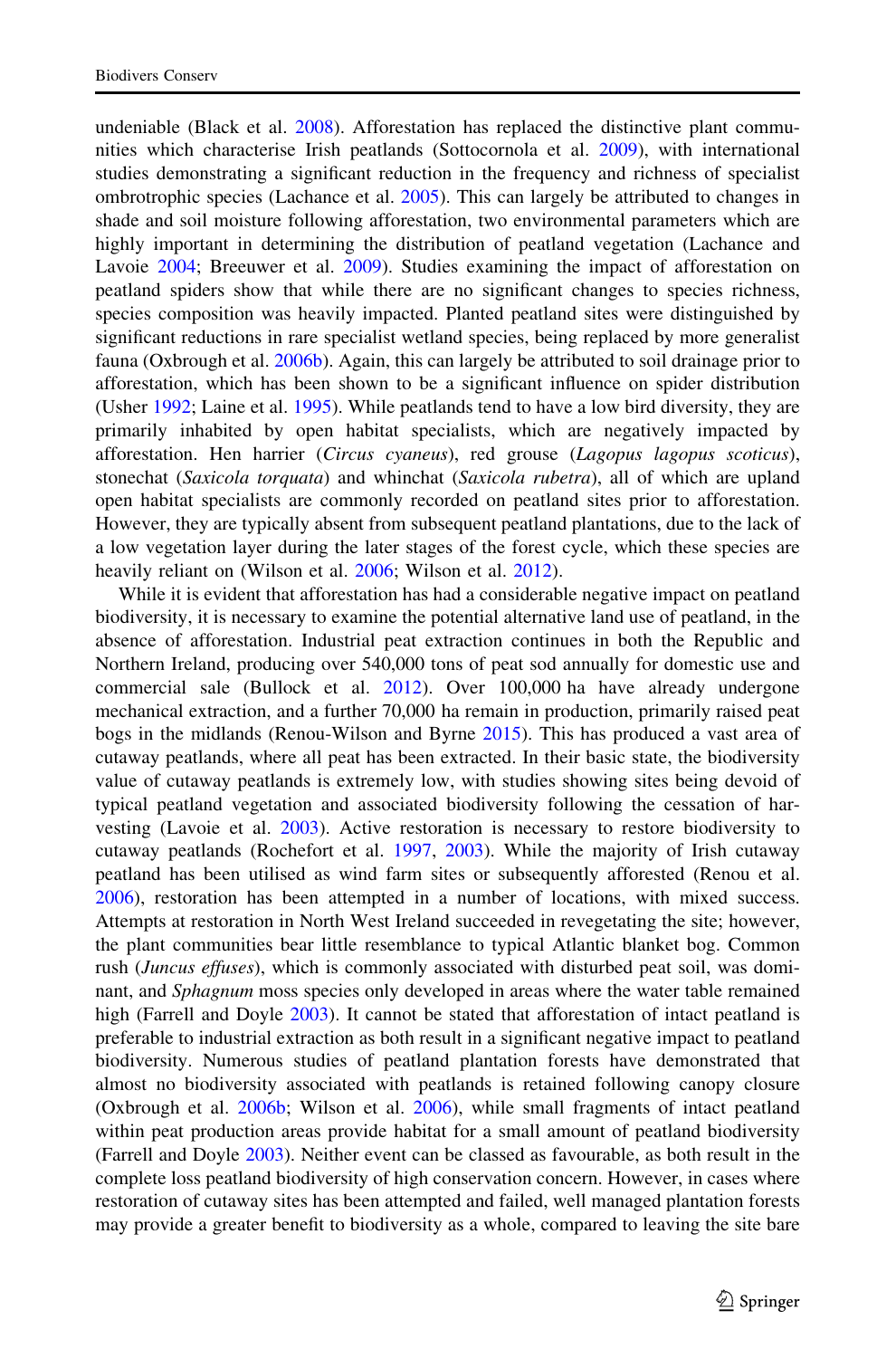(Renou et al. [2006](#page-20-0)). This is all entirely retrospective, as current policy strictly forbids the afforestation of peatlands, and the practice has been all but phased out (Black et al. [2008](#page-16-0)).

As has been suggested in other studies, the biodiversity value of plantation forests in highly variable, and depends heavily on the type of land use which it is replacing. If replacing functioning natural ecosystems, be they wet grasslands or peatlands, the net result of afforestation to overall biodiversity is likely to be negative. If, however, plantation forests are planted on already degraded ecosystems, such as improved grassland pasture or cutaway peat bog, the net impact on biodiversity is more likely to be positive (Bremer and Farley [2010\)](#page-16-0). However, biodiversity value is heavily dependent on a number of forest management factors, which must be examined further (Brockerhoff et al. [2008\)](#page-16-0).

#### Irish plantation forests and habitat provision

While examining the impact of plantation forests on biodiversity in relation to both the past and potential alternative land use is important, objectively determining the biodiversity value of plantation forests requires assessing it on its own merits. In regions where natural forest cover is lacking, studies have shown that plantation forests can act as a potential surrogate habitat for forest associated plant and animal species (Berndt et al. [2008](#page-16-0)). This is particularly true in the case of Ireland, where fragmented native woodland accounts for approximately 1 % of total land area, both in the Republic and Northern Ireland (Haines-Young et al. [2000](#page-18-0); Cross [2012](#page-17-0)).

There is considerable evidence that native forests are a superior habitat to plantation forests for native species. Regardless of management strategies, studies have shown that native forests will most often support a higher species richness and abundance of native species, relative to plantation forests, both in Ireland (Irwin et al. [2014;](#page-18-0) Pedley et al. [2014](#page-20-0)) and elsewhere (Lindenmayer and Hobbs [2004](#page-19-0); Brockerhoff et al. [2008\)](#page-16-0). It must be stressed that this difference between plantation and semi-natural forests is not as a direct result of the excessive use of exotic conifer species in Irish plantations. The biodiversity of Irish plantations comprised primarily of native ash (Fraxinus excelsior) was shown to differ greatly from semi-natural ash woodlands, supporting significantly fewer woodland plant species, indicating both the importance of forest structure. Furthermore, it indicates that importance of land use prior to afforestation. Even native plantation forests show a lack of native forest biodiversity, likely due to the lack of nearby native woodland from which propagules could originate (Brockerhoff et al. [2008](#page-16-0); Coote et al. [2012\)](#page-17-0). Due to its geographical separation from mainland Europe and recent glaciation events, Ireland has retained only a small number of forest specialists that still occur in Europe and Great Britain (Fuller et al. [2007](#page-18-0); Kelly [2008](#page-18-0)). Therefore, the differences in species richness between native and plantation forests are less marked than elsewhere, as both forests are primarily inhabited by generalist species, capable of utilising a wide range of available habitats (Irwin et al. [2014](#page-18-0)). However, directly comparing the two forest types is not appropriate from an Irish standpoint, as plantation forests have not replaced native woodland, as has occurred in other regions (Stephens and Wagner [2007](#page-20-0)). While not comparing the two in absolute terms, the high biodiversity value of Irelands remaining native woodland provides a valuable reference point against which plantation forests can be examined. This information can be utilised further to improve the conservation value of plantations, through altering forest management strategies to meet environmental objectives (Irwin et al. [2013](#page-18-0)).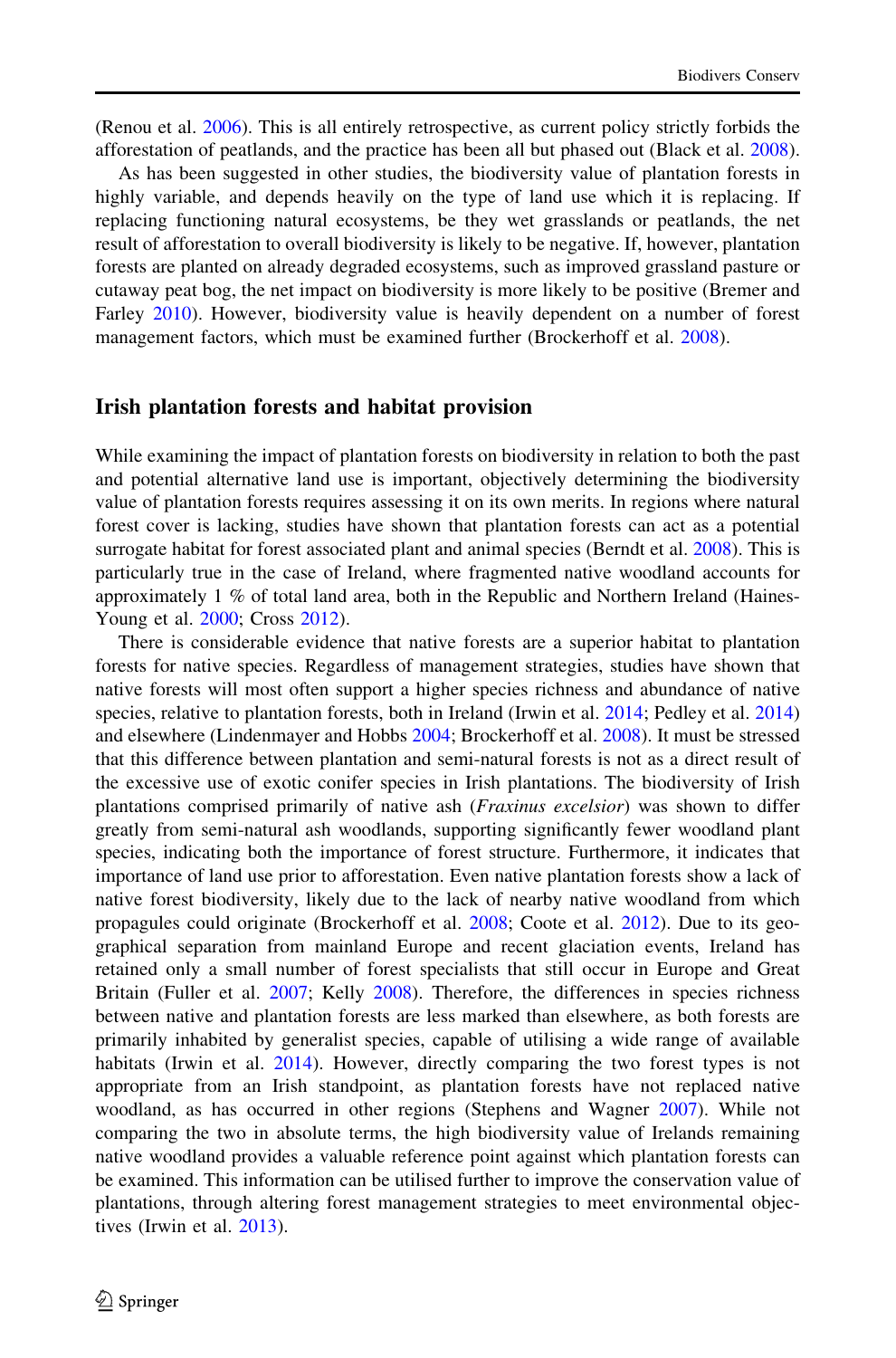A number of Irish studies have examined biodiversity of mature plantation forests, primarily Sitka spruce and Norway spruce, and assessed their conservation value in relation to remaining unmanaged woodlands. Invertebrate species richness varied considerably between forest types depending on taxa. The species richness of both ground dwelling beetles and canopy dwelling spiders was found to be similar to that of native woodlands, largely reflecting the lack of specialists, specifically adapted to forest habitats (Irwin et al. [2014\)](#page-18-0). Studies have suggested that spiders in particular are more heavily influenced by availability of suitable prey and habitat structure, rather than any one particular species of tree (Halaj et al. [2000;](#page-18-0) Purchart et al. [2013](#page-20-0)). In contrast, the species richness of canopy dwelling beetles was shown to be consistently and significantly greater in oak and ash woodlands, relative to plantation forests. As such beetles are more specialised than spiders, with more diverse foraging strategies, and previous studies have shown that they are heavily impacted by plantation forest management strategies (Wiezik et al. [2007](#page-21-0)). Similar results have been shown by Pedley et al. [\(2014](#page-20-0)), with native woodlands supporting over double the number of beetle species, as well as supporting twice as many Diptera and Hemiptera families. The total abundance of invertebrates in Sitka spruce plantations was shown to be significantly higher than that of native woodlands; however, this was largely due to dominance by ultra-abundant aphids (Aphididae) and midges (Ceratopogonidae and Chironomidae). Again, species richness of canopy dwelling spiders showed little divergence between forest types, with the abundance of aphids as prey making plantation forests suitable habitat for generalist spider species. This demonstrates that many invertebrates are incapable of utilising plantation forests, although whether this is as a result of the presence of individual tree species, or due to the overall canopy structure, is difficult to determine (Pedley et al. [2014](#page-20-0)).

The plant communities of either Sitka spruce or Norway spruce plantations typically show little similarity to that of native woodlands, either structurally or functionally (French et al. [2008](#page-18-0); Coote et al. [2012\)](#page-17-0), a trend which has also been noted in other plantation forest types, both in the UK and North America (Humphrey et al. [2002b](#page-18-0); Aubin et al. [2008\)](#page-16-0). The lower species richness of bryophytes and vascular plants within plantation forests can largely be attributed to the lack of light penetration once full canopy closure occurs (Irwin et al. [2014](#page-18-0)). Coniferous plantation forests also lack the understory vegetation layer seen in native woodlands, which is of particular importance to foraging and nesting birds (Coote et al. [2012](#page-17-0)).

Given Irelands primarily generalist bird fauna, there is considerable potential for plantation forests to act as an effective habitat. Studies have shown that much of the generalist bird fauna that characterise native oak and ash woodlands are also present in Sitka spruce plantations, both at mid-rotation and the mature phase (Sweeney et al. [2010c](#page-21-0)). This supports the theory that plantation forests act as a complementary habitat for generalist birds (Irwin et al. [2014](#page-18-0)). However, distinctive differences remain between plantations and native woodlands. Irish plantation forests have a much lower carrying capacity, relative to native woodlands, with the majority of species present in lower densities. A small number of species dominate plantation forests, with coal tit (Parus ater) and goldcrest (Regulus regulus) accounting for over 60 % of total bird density (Sweeney et al. [2010c\)](#page-21-0). Although both these species occur in other, non-arboreal habitats across Ireland, they are particularly associated with plantation forests. This can be attributed to their diet, with both species feeding on small Hemiptera and Collembola invertebrates, which are common in plantation forests (Snow et al. [1997\)](#page-20-0). A number of other species which were recorded in plantation forests were typically associated with non-crop broadleaf vegetation, rather than conifers, with the densities of these species being significantly greater in native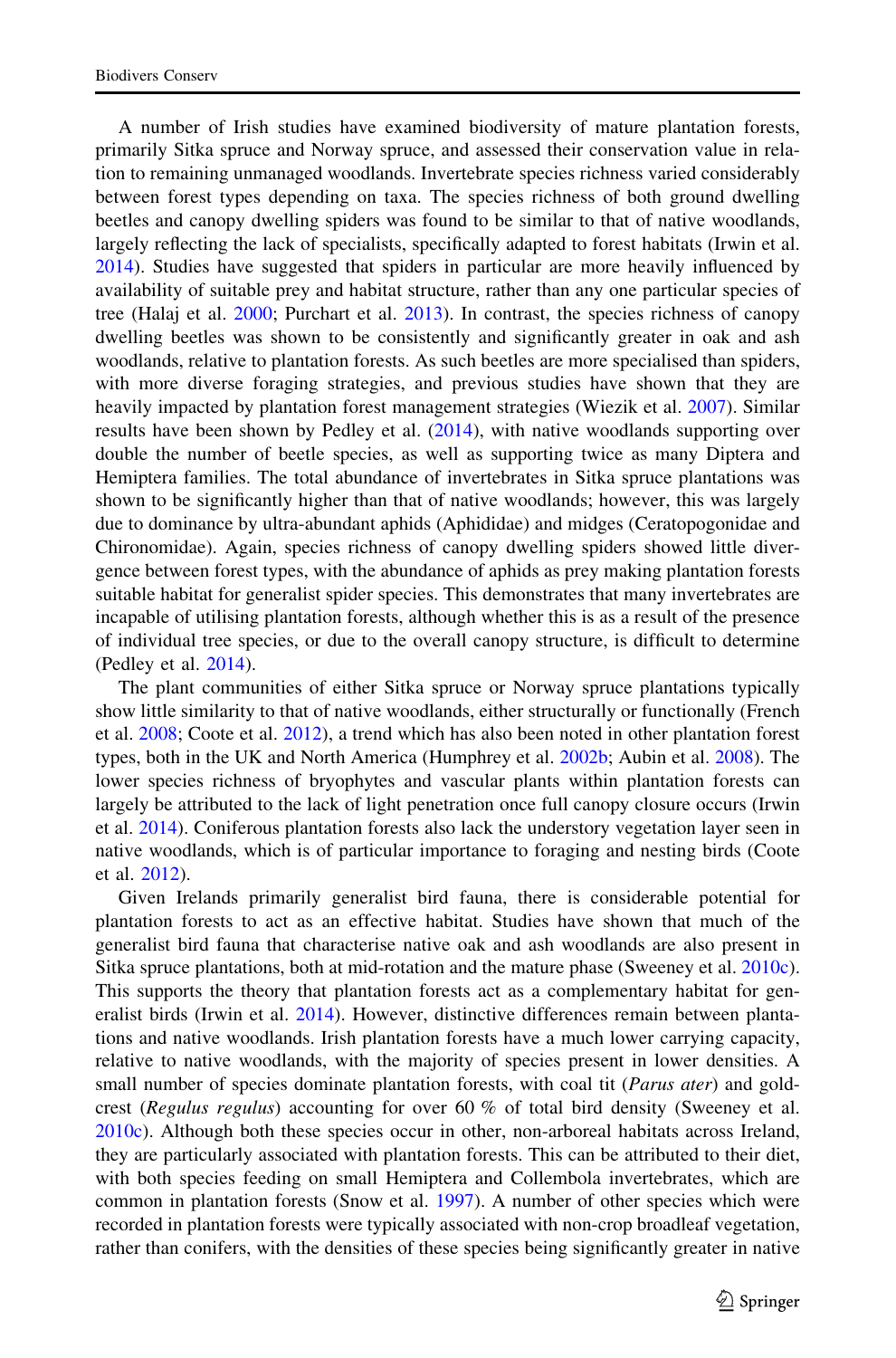woodlands. These include blue tit (Cyanistes caeruleus) and great tit (*Parus major*), which are primarily, although not exclusively, associated with native broadleaf woodlands (Sweeney et al. [2010c;](#page-21-0) Wilson et al. [2010\)](#page-21-0). The lack of understory vegetation and low structural diversity of plantation forests following canopy closure contributes to their poorer habitat quality relative to unmanaged heterogeneous native woodlands (Smith et al. [2009\)](#page-20-0). Without sufficient understory vegetation, birds in plantation forests lack nesting and foraging opportunities, thereby resulting in a far lower carrying capacity (Quine et al. [2007;](#page-20-0) Sweeney et al. [2010c](#page-21-0)).

Determining the contribution of plantation forests to the conservation of rare or endangered species is another important aspect in assessing their biodiversity value (Carnus et al. [2006\)](#page-17-0). This is particularly true from an Irish context, as plantation forests make up over 90 % of national forest cover (Cross [2012](#page-17-0)). As part of a national assessment, all major forest types were surveyed and associated biodiversity recorded, including a number of species of national conservation concern. Although plantation forests were shown to provide habitat for species of conservation concern from multiple different taxa, betony (Stachys officinalis) was the only species which was typically associated with long established woodland in Ireland, although it is also associated with calcareous grasslands and hedgerows (Perrin et al. [2008\)](#page-20-0) (Table 1). Although plantation forests supported a number of species of conservation concern which were not recorded in native woodlands, these species were typically associated with other habitats. For example, Athous campyloides, a beetle species on the UK Red List, is typically associated with dry calcareous grassland, yet was found in a number of different forest types (Buckland [2009\)](#page-16-0). Furthermore, while two birds of conservation concern, the linnet (Carduelis cannabina) and grasshopper warbler (Locustella naevia) were both recorded in the early successional stages of plantation forests (4–8 years), they were entirely absent from mature plantations

| Species name             | Common name               | Conservation status                                    | Taxa              | Native woodland<br>associated<br>species |
|--------------------------|---------------------------|--------------------------------------------------------|-------------------|------------------------------------------|
| Stachys officinalis      | Wood betony               | Notable                                                | Vascular<br>plant | Yes                                      |
| Daltonia splachnoides    | Irish Daltonia            | Near threatened<br>(Europe) Least<br>concern (Ireland) | <b>Mosses</b>     | No                                       |
| Sphagnum<br>girgensohnii | Common green<br>peat moss | Near threatened                                        | <b>Mosses</b>     | No                                       |
| Plagiothecium laetum     |                           | Vulnerable                                             | <b>Mosses</b>     | No.                                      |
| Malthodes guttifer       |                           | UK red list                                            | Invertebrate      | N <sub>0</sub>                           |
| Orchesia minor           |                           | UK red list                                            | Invertebrate      | N <sub>0</sub>                           |
| Athous campyloides       |                           | UK red list                                            | Invertebrate      | N <sub>0</sub>                           |
| Stenichnus poweri        |                           | UK red list                                            | Invertebrate      | N <sub>0</sub>                           |
| Carduelis cannabina      | Common linnet             | Irish amber list                                       | <b>Bird</b>       | No                                       |
| Locustella naevia        | Grasshopper<br>warbler    | Irish amber list                                       | Bird              | No                                       |

Table 1 Species of conservation concern recorded in Irish plantation forests (after Irwin et al. [2013\)](#page-18-0)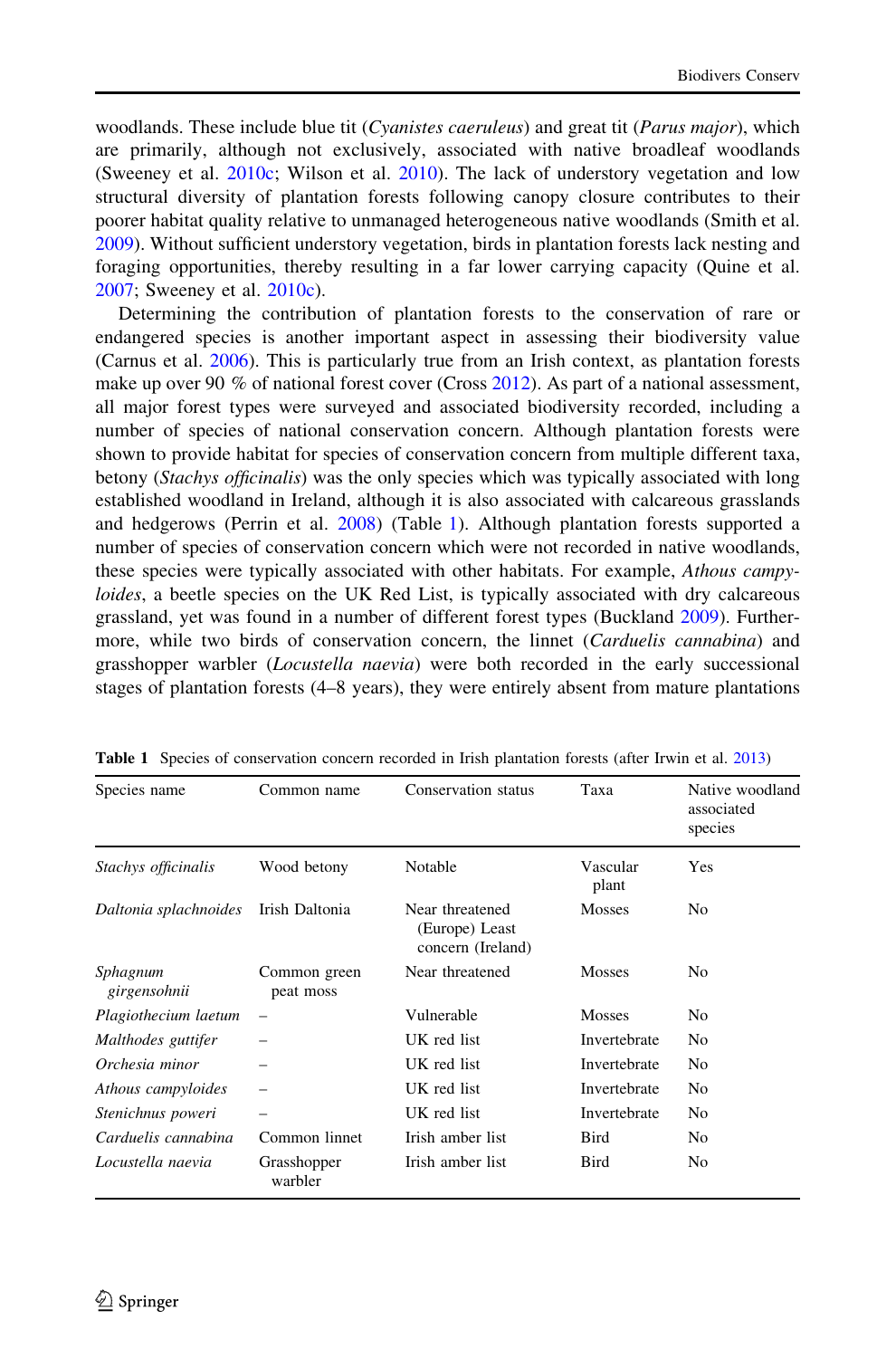following canopy closure. Although plantation forests provide habitat for species of conservation concern from multiple taxa, the majority of forest associated species of con-servation concern were only recorded in native woodlands (Irwin et al. [2013](#page-18-0)).

Despite Irelands primarily generalist fauna, it is evident that plantation forests provide poor quality habitat for a wide range of taxa, and while a number of species of conservation concern were recorded in plantation forests, almost none of these are species typically associated with native woodlands. While it is important to stress that plantations do not actually negatively impact on native forest biodiversity, as plantation forests have not replaced native woodlands, the above finding suggest that plantation forests only provide some limited benefits to native biodiversity in their current state. However, there exists considerable potential further improve the biodiversity value of these plantations through altering management regimes.

#### Biodiversity and forest management

The provision of all ecosystem services, including habitat provision, can be altered either positively or negative by management decisions (De Groot et al. [2010;](#page-17-0) Deal et al. [2012\)](#page-17-0). In this respect, plantation forests are neither inherently positive nor negative in respect to biodiversity, rather it is the way in which they are managed which ultimately determines the biodiversity value (Brockerhoff et al. [2008\)](#page-16-0). Although there is still considerable uncertainty as to the mechanisms of ecological change in Irish plantation forests, and the management practices which may potentially influence them, a number of core management decisions must be considered (Oxbrough et al. [2014](#page-19-0)).

The choice of which tree species are planted and in what percentage, has received the greatest amount of attention in promoting habitat provision in plantation forests (Hartley [2002\)](#page-18-0). This is particularly important from an Irish perspective, due to the heavy reliance on a select few fast growing conifer species for wood production. Although there has been a growing movement across Europe in recent decades to diversify tree species of plantation forests, Ireland remains behind the trend, with Sitka spruce remaining the dominant tree species in the Irish forest landscape (Forest Europe [2011;](#page-17-0) Forest Service [2013](#page-17-0)). Although planting a mix of native species may prove beneficial from a biodiversity standpoint, this is often not a commercially viable option. This is indeed true in the case of Ireland, where slow growth rates make native broadleaves unsuitable (Horgan et al. [2003](#page-18-0)). Instead, it is necessary to examine the potential biodiversity benefits of including native species as secondary species in the plantation setting.

The dominance of conifers in plantation forests has not been entirely negative. Monocultures have offered some benefits to biodiversity, providing vital habitat for the protected red squirrel (Sciurus vulgaris) and pine marten (Martes martes), both species of conservation concern which typically perform poorly in broadleaf dominated forests. Excessive broadleaf vegetation in areas where these species occur is strongly discouraged (Teangana et al. [2000](#page-21-0); O'Mahony et al. [2006;](#page-19-0) Irwin et al. [2013\)](#page-18-0). However, as has been discussed previously, it is evident that Sitka spruce or Norway spruce dominated plantations provide poor habitat for a range of native forest species. Effort has been made to improve the habitat provision of commercial plantation forests in Ireland. Under revised guidelines, first rotation plantations must consist of 10 % broadleaf species, while second rotation forests must also consist of 10 % diverse conifers (any conifers excluding Sitka spruce and Norway spruce) (Forest Service [2000\)](#page-17-0). However, research into the impact of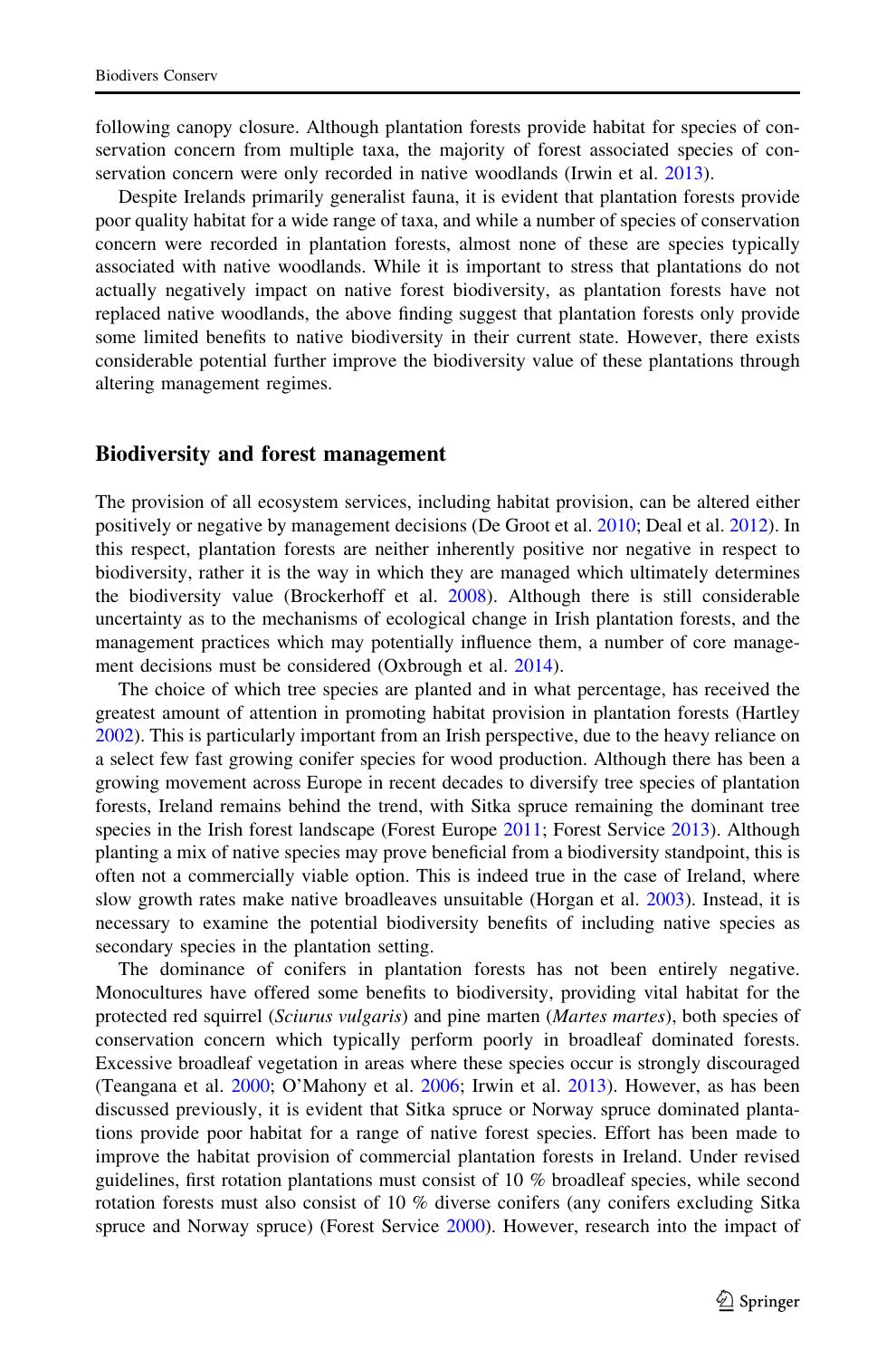mixed species plantations in Ireland has shown that the strategy has little benefit to biodiversity, at least not in the manner which is currently being carried out. Sweeney et al. ([2010a](#page-21-0)) examined the bird communities of Norway spruce monocultures, as well as Norway spruce mixed with 20–40 % native oak (*Quercus*) and Scots pine (*Pinus sylves*tris) at sites across both the Republic and Northern Ireland. No significant differences were found in the composition of bird communities, with only slight differences shown between forest types. Of 25 species recorded, 23 were detected in pure Norway spruce, 20 in Oak mixes and 22 in Scots pine mixes. Furthermore, there was no significant difference in species richness or Simpson's diversity for birds between monoculture and mixed forests. Interestingly, the bird density of Norway spruce/Scots pine mixed forests was significantly higher than that of monoculture forests or oak mixes. However, this can be attributed to the ecological state of the forest, rather than the actual tree species per se. The slower growth rate of Scots pine relative to Norway spruce creates a more open canopy structure, allowing for increased light penetration and the establishment of non-crop vegetation and the development of an understory. This in turn positively influences bird density, through providing greater nesting and foraging opportunity than monoculture forests (Sweeney et al. [2010a;](#page-21-0) Wilson et al. [2010\)](#page-21-0). Despite the presence of oak, a number of species which are typically more associated with native broadleaf forests such as the longtailed tit (Aegithalos caudatus) and Eurasian treecreeper (Certhia familiaris) were recorded in greater density in the Scots pine mixes. This is largely due to the manner in which the trees were planted. All trees were planted intimately, evenly spread throughout the stands, rather than in clumps or rows, resulting in the faster growing Norway spruce overshadowing and suppressing the oak. If oak mixes were planted in clumps, out of direct competition with the primary species, the influence which they exert over bird communities may be greater (Joyce [2002](#page-18-0); Sweeney et al. [2010a\)](#page-21-0). Arthropod diversity was examined at the same sites, with similar results. Arthropod communities showed no significant differences, with species richness, assemblage structure and number of specialist species similar across all forest types. This suggests that mixed species planting at a low ratios  $(15-40\%)$  is of limited benefit to biodiversity, as no differences in the environmental conditions were noted between forest types. It remains unclear what proportion of native trees is necessary to have a significant impact on biodiversity in Irish non-native conifer plantations (Oxbrough et al. [2012\)](#page-19-0).

In addition to improving the proportion of native trees in plantations, there are a number of other changes to forest management strategies which can improve the biodiversity value of plantation forests, and can be implemented in a shorter timescale. In general, studies have shown that increasing thinning intensity has a positive impact on biodiversity (Kalies et al. [2010](#page-18-0); Verschuyl et al. [2011](#page-21-0)). Irish studies have shown a link between thinning intensity and increased vascular plant species richness, as a result of releasing previously monopolised resources, primarily light. However, this is accompanied by a decline in both bryophytes and lichens, as both typically prefer heavily shaded conditions (Dhubháin et al. [2005;](#page-17-0) Iremonger et al. [2006](#page-18-0)). There is a lack of information relating to thinning and other organisms from an Irish perspective, however some general trends can be determined from international research. The overall impact of thinning on invertebrate communities appears to be positive, with heavier thinning regimes resulting in significantly greater increases in species richness and diversity of herbivores and predators (Warriner et al. [2002;](#page-21-0) Yi [2007](#page-21-0)). In such studies, thinning regime were ''determined by the percent of unthinned (control) stand basal area or trees per hectare remaining in thinned (treatment) stands'', with heavy thinning being defined as  $0-33$  % remaining (Verschuyl et al. [2011\)](#page-21-0). Irish studies carried out have already demonstrated that failure to thin stands sufficiently can result in a few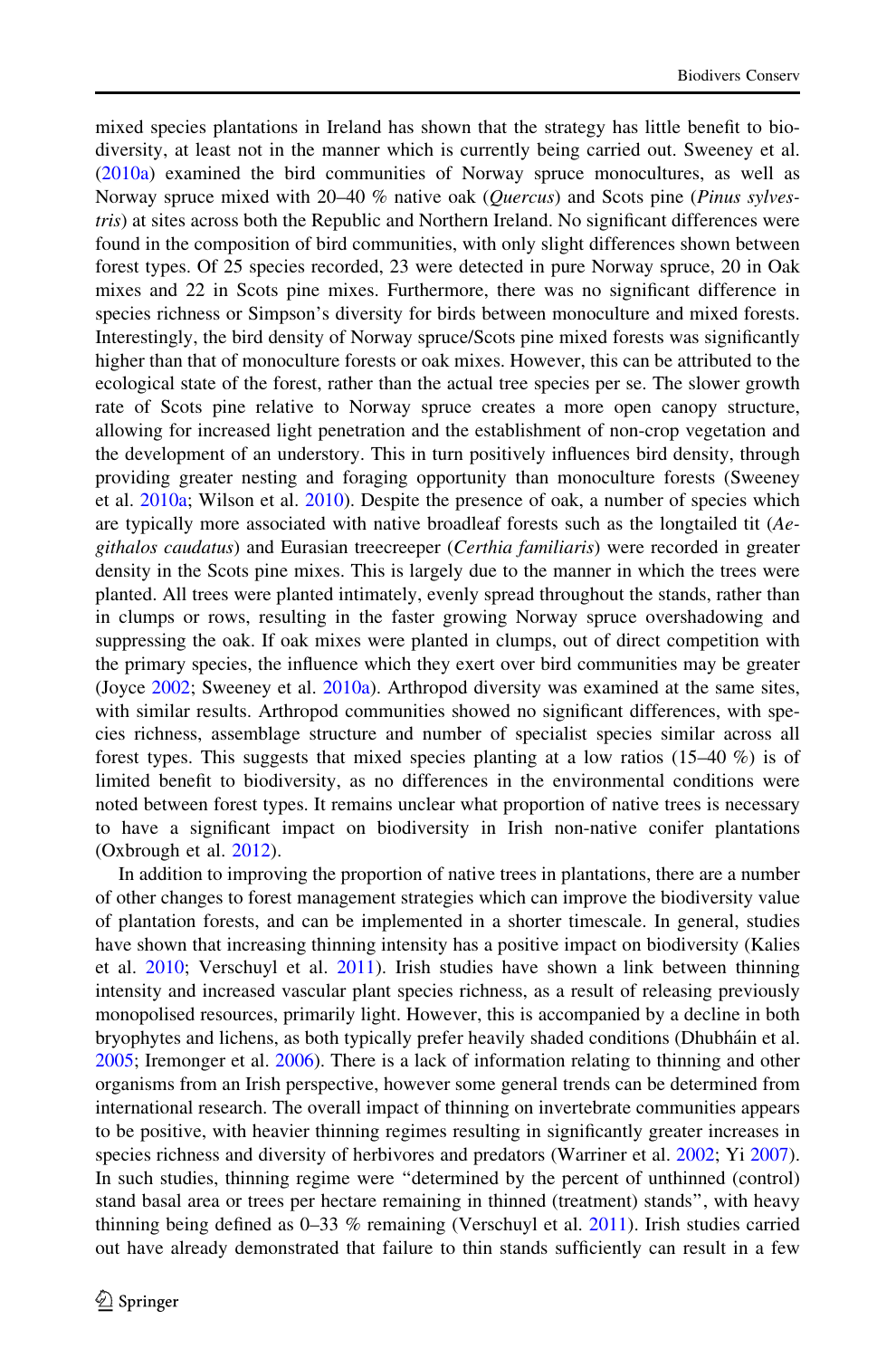invertebrates species dominating the community (Day and Carthy [1988](#page-17-0)). Heavy thinning is particularly beneficial for saprophytic invertebrates, primarily due to the large input of dead wood into the ecosystem during the process, rather than the any subsequent increase in light penetration. (Bishop et al. [2009](#page-16-0); Nadeau et al. [2015\)](#page-19-0). Furthermore, thinning also appears to be beneficial for small mammals, as improved understory growth following thinning has been shown to result in increased population densities of several species, through greater availability of shelter. However, increased densities in mammal populations are generally short term, typically reverting to pre-thinning levels within 3–5 years (Garman et al. [2001;](#page-18-0) Suzuki and Hayes [2003](#page-21-0)). Furthermore, population levels of certain small mammals are negatively impacted by heavier thinning regimes  $\left($  <123 trees per ha) due to loss of cover, meaning the conservation benefits of thinning need to be examined at a site by site basis (Garman et al. [2001\)](#page-18-0). It should be noted that experiments on small mammals have not been carried out in Irish plantations, and extrapolating results for mammal species present in Irish forests is not possible at this time. Typical rates of commercial thinning within plantation forests of 20–30 % are of little benefit for improving bird diversity, as canopy closure reoccurs within a few years (Calladine et al. [2009;](#page-17-0) Hansson [2001\)](#page-18-0). For most bird species, significant effects over a long term can only be detected at above 50 % canopy removal (Burgess [2014](#page-16-0)). While continuous rigorous thinning has been suggested as a method for improving forest habitat for the hen harrier (Circus cyaneus), an open habitat specialist which typically only utilises plantations during the pre-thicket stage (Wilson et al. [2005](#page-21-0), [2009](#page-21-0)), the overall benefits of traditional commercial thinning on bird species are likely insignificant. Although heavier thinning has been shown to be of benefit to some taxa, changing current management practices may prove difficult, due to the increased risk of wind throw, which is a prevalent threat across Ireland (Dhubhain et al. [2001;](#page-17-0) Joyce and O'Carroll [2002](#page-18-0)).

However, it is necessary to take a broader look at the forest landscape as a whole to further improve the biodiversity value of plantation forests. Areas of Biodiversity Enhancement (ABE's) are an important factor in the provision of habitat by plantation forests, and include a range of associated forest features such as roadside verges, forest rides and unplanted glades. Under current guidelines, approximately 15 % of forest area must be treated with particular regard to biodiversity, including 5–10 % open space and 5–10 % retained habitat features (Forest Service [2000\)](#page-17-0). Considerable research has been carried out into the impact of ABE's on plantation forest biodiversity in Ireland, examining vegetation, invertebrates and bird communities (Mullen et al. [2003](#page-19-0); Gittings et al. [2006;](#page-18-0) Coote et al. [2007](#page-17-0); Smith et al. [2007](#page-20-0); Wilson et al. [2010](#page-21-0)). Open spaces have been shown to support significantly higher numbers of open habitat and ruderal vascular plant species  $(17.9 \pm 1.4$  species), relative to closed canopy areas, although increased light levels typically result in fewer bryophytes being supported  $(6.0 \pm 0.7)$ . However, to make significant impact, studies have shown that roads must be a minimum of 15 m in width, while glades require a minimum of  $625-900$  m<sup>2</sup> due to the influence of surrounding canopy shade (Coote et al. [2007;](#page-17-0) Smith et al. [2007](#page-20-0)). Further studies have shown the benefit of open space to invertebrates such as spiders and hoverflies. Open spaces support a unique spider fauna which is typically absent from closed canopies. Of all habitats, glades supported the greatest total species richness and greatest species richness of open habitat associated species. As well as supporting open habitat spider species, forest road verges have also been shown to provide habitat for a number of species which are of conservation concern (Oxbrough et al. [2006a](#page-19-0); Fuller et al. [2013\)](#page-18-0). The importance of open space is even greater to hoverflies compared to spiders in plantation forests, with over 80 % of species recorded within the forest associated with open habitat rather than closed canopies, with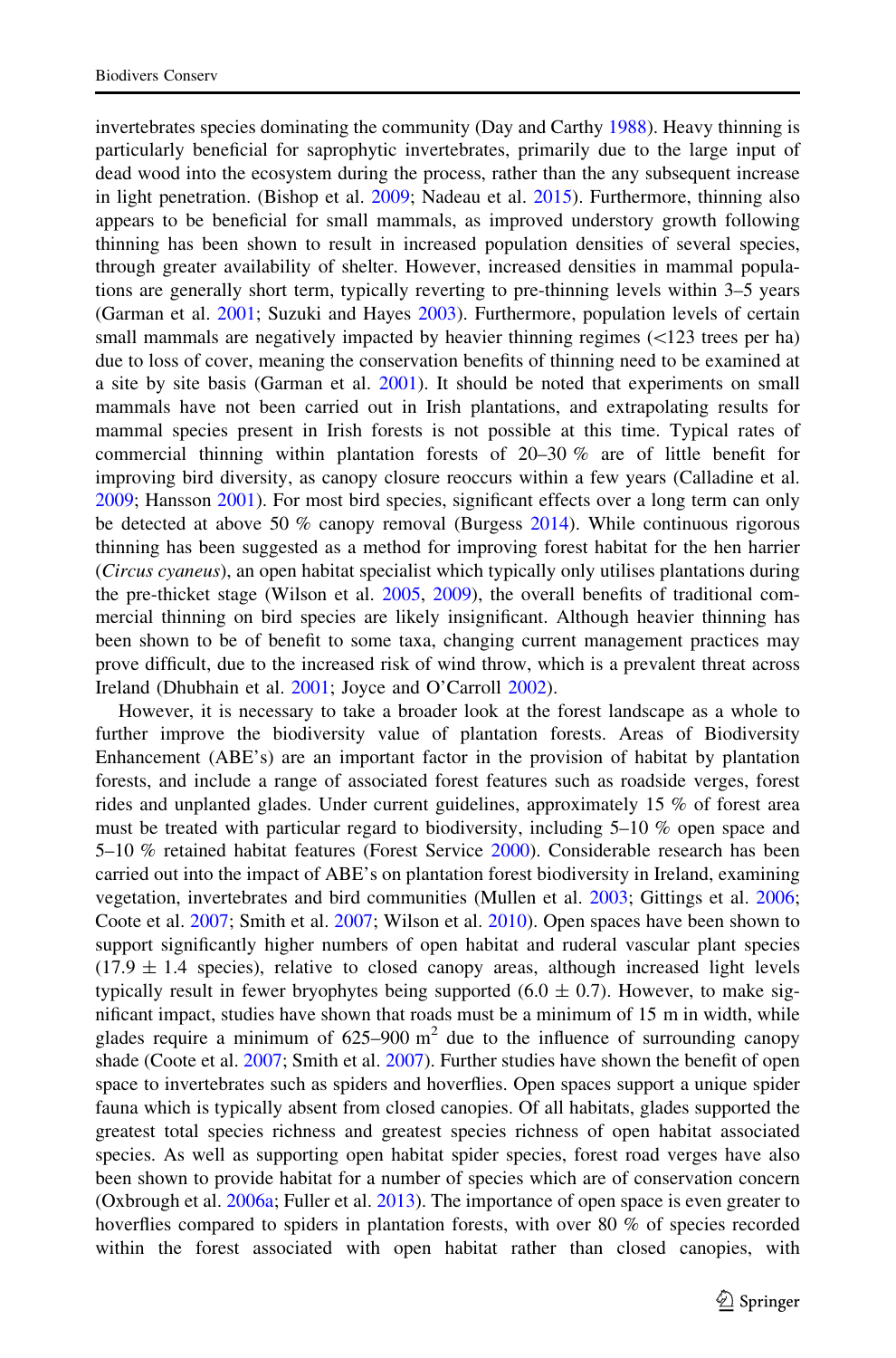significantly higher species richness being recorded in glades relative to roadside verges (Gittings et al. [2006](#page-18-0)). Due to the large ranges of open habitat specialists, it is unlikely that open space available within plantations would be sufficient to support such bird species. Regardless, open space remains an important factor in improving the overall bird diversity of Irish forests, through providing areas where non-crop broadleaf vegetation can develop (Wilson et al. [2010\)](#page-21-0). While certain species, such as the sparrowhawk (*Accipiter nisus*), merlin (Falco columbarius) and raven (Corvus corax) are capable of nesting within plantations, they often do not due to lack of available open habitat in which to forage. Therefore, retaining open habitats, both at the forest level and at the overall landscape level remains critical to promoting the use of plantations by these species (O'Halloran et al. [2002\)](#page-19-0). Incorporating sufficient open space during the afforestation phase is a key aspect of improving the biodiversity of Irish plantation forests. In already established plantations, where open space is limited, creating open space may be an option. However, this decision must be made with due consideration for potential wind damage which may occur as a result of removing trees.

The method by which mature plantation forests are harvested is key to maintaining habitat provision services between concurrent forest cycles. Conventional clear felling, where all trees within an area are uniformly cut down, is the principle harvesting method used in Ireland at present. However, this is typically carried out focussing on economic and operational considerations (Wilson and Wilson [2001\)](#page-21-0) without due consideration for the potential impacts that the harvesting method has on habitat provision services (Pawson et al. [2006\)](#page-19-0). From an Irish perspective, the aim is not to eliminate the use of clear felling for forest harvesting, rather to manage the forest landscape in a manner that reduces negative impacts of clear felling on biodiversity. Clear felling can also have a positive effect on biodiversity, providing greater species richness through the colonisation of the temporary open space provided by open space species (Rosenvald and Lohmus [2008](#page-20-0)). Plant diversity increases following the removal of the canopy, and also allows for the germination of the existing seed bank (Brockerhoff et al. [2003](#page-16-0); Roberts and Zhu [2002](#page-20-0)). Significant changes to the community composition of carabid beetles and ground spiders have been recorded following clear felling, with increased species richness occurring as open habitat species colonise newly harvested sites (Fahy and Gormally [1998;](#page-17-0) Huber et al. [2007\)](#page-18-0). It is also important to note that a certain amount of clear felling is recommended for Irish plantation to provide habitat for open habitat specialist birds of conservation concern, most notably the nightjar (*Caprimulgidae*) and hen harrier. Both of these species react positively to large areas of clear fell harvesting (O'Halloran et al. [2002\)](#page-19-0). In general, young clear fell sites tend to support a greater diversity of shrubland birds, due to the increase in low shrub cover following the removal of the canopy. Diversifying harvesting regimes within forests is likely to have greatest benefit to bird diversity, as different approaches support different groups of species (Calladine et al. [2015](#page-17-0)). Unlike natural disturbance events (primarily windthrow in an Irish context), the lack of remnant forest patches following clear felling creates a homogeneous habitat devoid of resources, placing constraints on forest biodiversity. A number of management decisions can be taken, spatially ranging from stand to landscape level to aid in maintaining forest biodiversity following harvesting.

In both Ireland and the UK, there has been increased interest in the use of continuous cover forestry (CCF), as an environmentally sound, low-impact harvesting method, by maintaining forest cover at one or more levels at all times, eliminating clear felling (Mason et al. [1999](#page-19-0)). However, numerous studies have being carried out that show such methods are of only limited use in Ireland due to a combination of factors including high risk of windthrow and poor natural regeneration, typically below 20  $%$  (Dhubháin et al. [2005;](#page-17-0)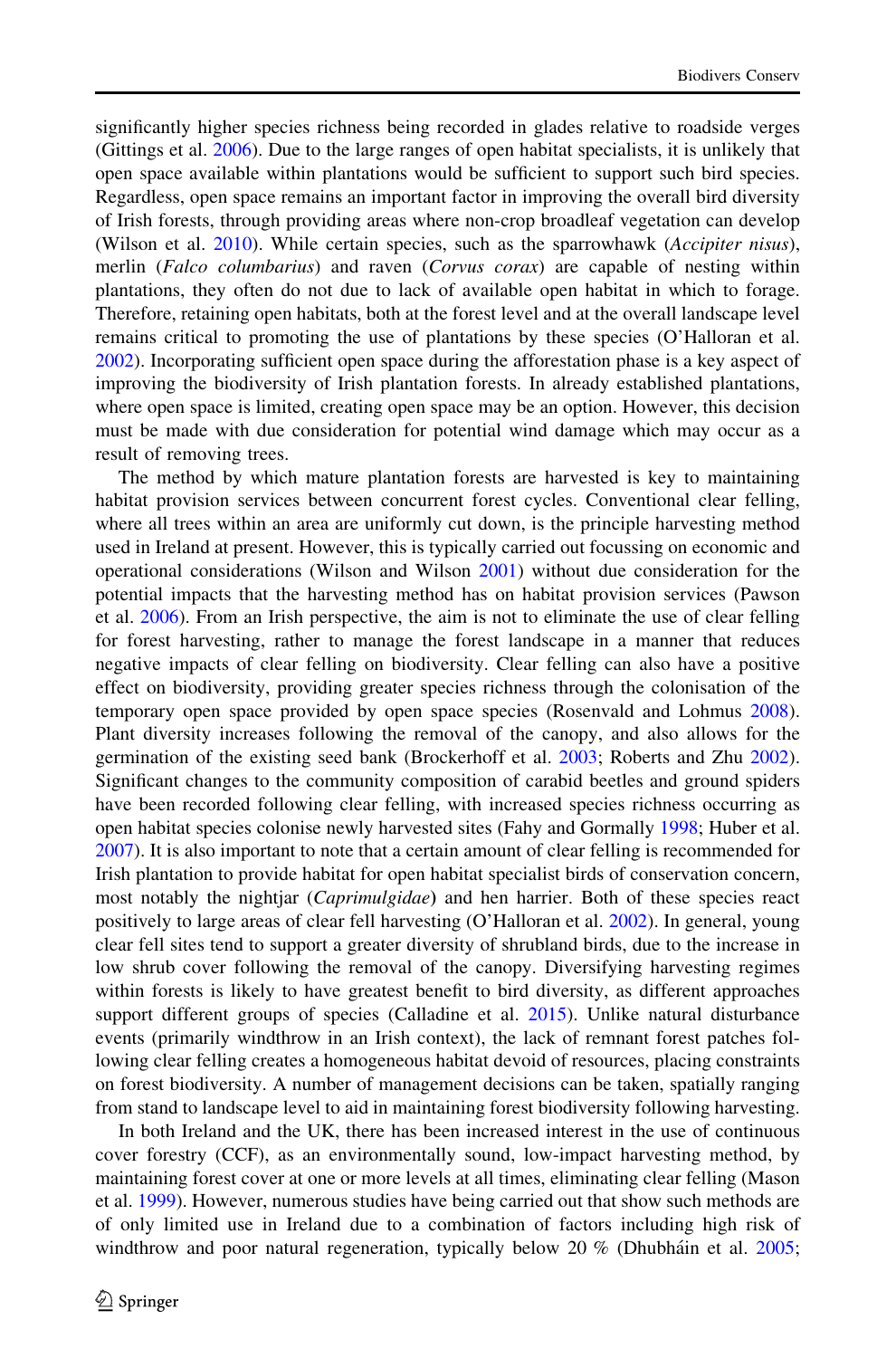Dhubháin [2010\)](#page-17-0). One study in Northern Ireland demonstrated that successful regeneration is possible within second rotation coniferous plantations but the method can only be implemented at certain preselected sites (Cooper et al. [2008\)](#page-17-0). It is necessary to examine alternative methods to address the negative biodiversity impact of forest harvesting at a national scale.

Although the use of CCF in Ireland is likely to be limited at best, other actions can be taken to help maintain habitat provision services of plantation forests following harvesting. The Forest Biodiversity Guidelines have stressed the importance of managing forests in rotation, creating a diversity of age structures at a spatial scale. Therefore, provided that the area of clear felling is not too extensive, adjacent mature stands are capable of acting as a refuge for displaced biodiversity. Furthermore, mature stands can act as a source of propagules to colonise younger forest stands where necessary (Forest Service [2000](#page-17-0)). Creating a mosaic of stand ages at a landscape level is likely to have the greatest positive impact on biodiversity, as the value of any given stand to different taxa changes along with the forest cycle (Smith et al. [2009\)](#page-20-0). For example, mature stands confer the greatest benefit to spiders, due to greater structural complexity and a greater amount of deadwood (Oxbrough et al. [2005\)](#page-19-0), while young pre-thicket stands provide greater benefit to bird species, due to greater shrub cover available for nesting and foraging sites (Wilson et al. [2006,](#page-21-0) [2009](#page-21-0)). Creating a mosaic of stand ages, both at the forest and landscape level, has been shown to be highly beneficial to forest biodiversity by maintaining suitable habitat for multiple taxa, across both spatial and temporal scale (Lindenmayer et al. [2006](#page-19-0)) A number of strategies are also available to ensure clear felled stands continue to provide some degree of habitat provision following harvesting. The deadwood component of Irish plantation forests is typically poor throughout the forest cycle, approximately 40–50 % of the volume recorded in native woodlands, as it often actively removed (Sweeney et al. [2010b](#page-21-0)). This trend continues post harvesting, as the majority of harvesting residue removed from site and utilised as biofuel (Hoyne and Thomas [2001](#page-18-0); Kent et al. [2011\)](#page-19-0). Given the documented importance of deadwood to biodiversity in Sitka spruce plantation forests across the British Isles (Humphrey et al. [2002a](#page-18-0); Oxbrough et al. [2005](#page-19-0)), leaving debris on site following harvesting is likely to provide some benefit to biodiversity (Gunnarsson et al. [2004\)](#page-18-0). On a similar note, structural retention of a number of mature trees during the harvesting phase, both live trees and standing deadwood, has been recommended to improve bird diversity on clear fell sites, particularly benefiting secondary cavity nesting species, such as tits (O'Halloran et al. [2002](#page-19-0); Baker et al. [2015](#page-16-0)). However, forest managers are slow to adopt any strategy which includes retaining deadwood, due to a potential increase in the risk of bark beetle outbreaks as well as safety concerns in the case of standing deadwood.

### Forest age and biodiversity

The age of a forest or stand has a strong influence on its habitat provision services. As productive plantations are ultimately grown to be harvested, the age at which harvesting occurs can have significant impacts on biodiversity (Brockerhoff et al. [2008\)](#page-16-0). As with thinning, the age at which plantations are harvested is decided based on economic factors, with the financial age of maturity typically occurring much earlier than the ecologically optimum age of greatest biodiversity (Hartley [2002](#page-18-0)). For Sitka spruce plantations in Ireland, financial maturity is typically reached at between 38 and 50 years, depending on site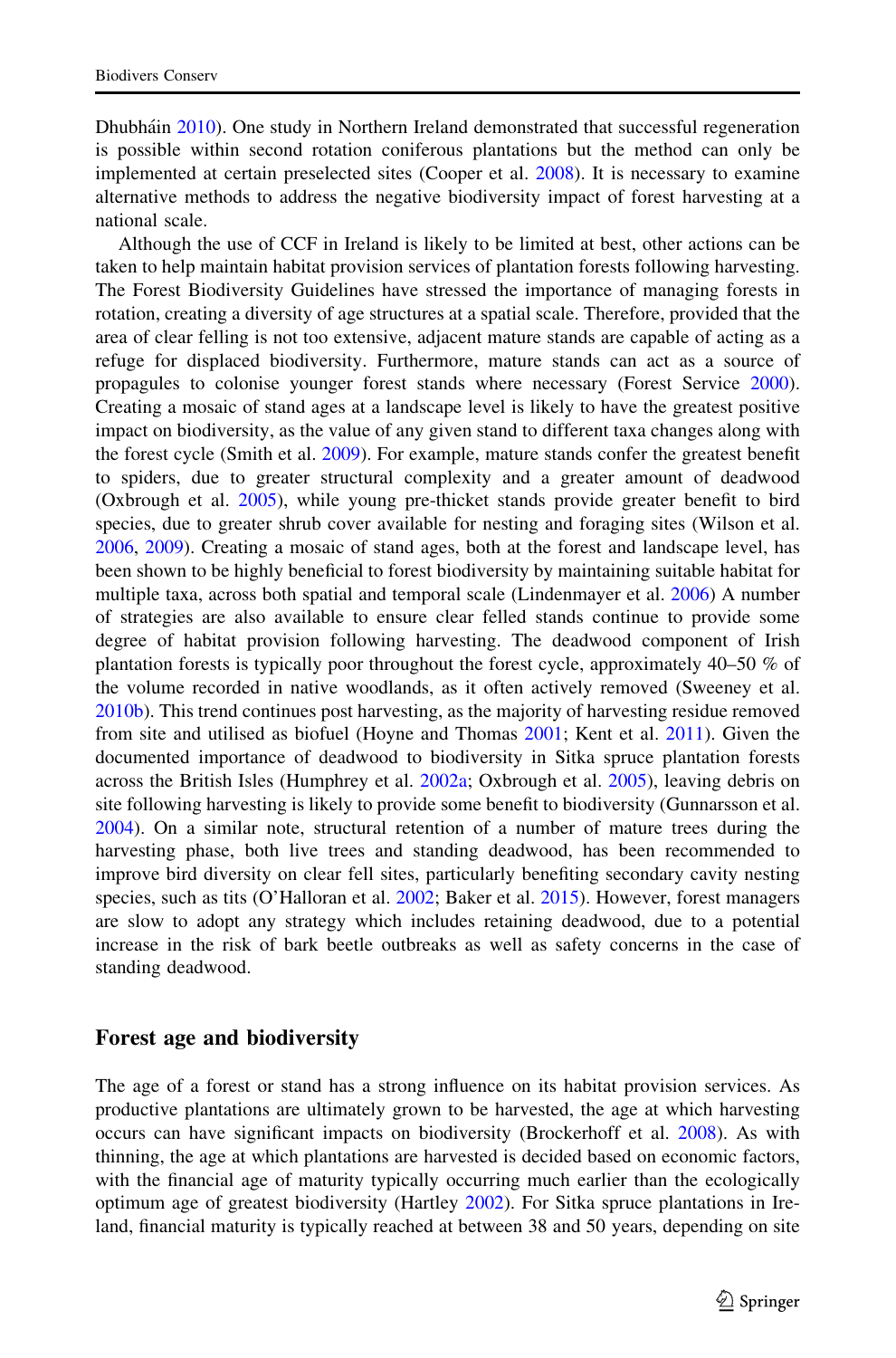conditions (Philips [2011\)](#page-20-0). However, a number of studies have suggested that extending the rotation length would create more structurally complex stands to benefit plantation forest biodiversity, while also improving the provision of other ecosystems services (Bertomeu and Romero [2001;](#page-16-0) Carnus et al. [2006](#page-17-0); Lindenmayer et al. [2006\)](#page-19-0). Older plantations are typically of greater benefit to biodiversity, as they are far more structurally complex than newly established plantations, which benefits forest species. Furthermore, colonisation of older plantation by forest species is likely to have progressed further than in young plantations if the previous land use was not forest (Brockerhoff et al. [2008](#page-16-0)). However, for Irish plantation forests, simply increasing the rotation length is unlikely to provide significant benefits to forest biodiversity, in the absence of active management of forest structure, aimed at improving conditions for forest species. Therefore, the management practices discussed previously would need to be implemented, along with extending the age at which trees are eventually harvested. However, the economic loss associated with lengthening the rotation time of forests must be considered, along with the benefit to biodiversity. Private forest managers, which make up a considerable proportion of the Irish forest estate, may be reluctant to implement management strategies aimed at improving biodiversity, as increasing the length of time before trees are harvested is often viewed as an unacceptable risk, which incurs a financial cost on their part (Taylor and Fortson [1991](#page-21-0)).

## **Conclusions**

Ireland's long history of deforestation of native woodlands has resulted in a real and significant loss in the provision of forest ecosystem services. Both in the Republic and Northern Ireland, native woodlands are scarce, degraded, and imbedded in a matrix of intensively managed agricultural pasture. As a result, productive plantation forests, initially planted for the sole purpose of wood production, must provide the wide range of ecosystem services which are no longer being provided by native woodlands. While it has been shown that Irish plantation forests provide habitat for a number of forest species, including species of significant conservation concern, it is evident that the current state of Irish plantations is not optimal for biodiversity conservation. However, a number of management options exist which can be utilised to improve plantation forests biodiversity value. These steps begin at the afforestation phase, ensuring plantations are established on degraded, low biodiversity habitats, and retaining any complementary habitats such as hedgerows. Beyond this, a wide range of sympathetic management practices can be considered, at spatial and temporal scale, ranging from stand level to landscape level. However, these management decisions must be based on solid scientific research. Although the forest biodiversity guidelines represent a good starting point for improving plantation forest biodiversity value, it is clear that the usefulness of many management actions is not sufficiently supported by evidence. More research is necessary to determine the optimal mixed species ratio, thinning regime and rotation length to maximise biodiversity conservation within plantation forests. Furthermore, while there has been considerable research into plantation forest biodiversity in Ireland, this has primarily focused on the stand and forest level. As afforestation continues across Ireland in order to meet the sustainability objectives of EU 2020, further research is required to determine the impact of plantation forests at the overall landscape level, and their influence on adjacent habitats.

While this review has focused almost entirely on the island of Ireland, the fundamental principles of managing plantations for the purpose of conservation, in unison with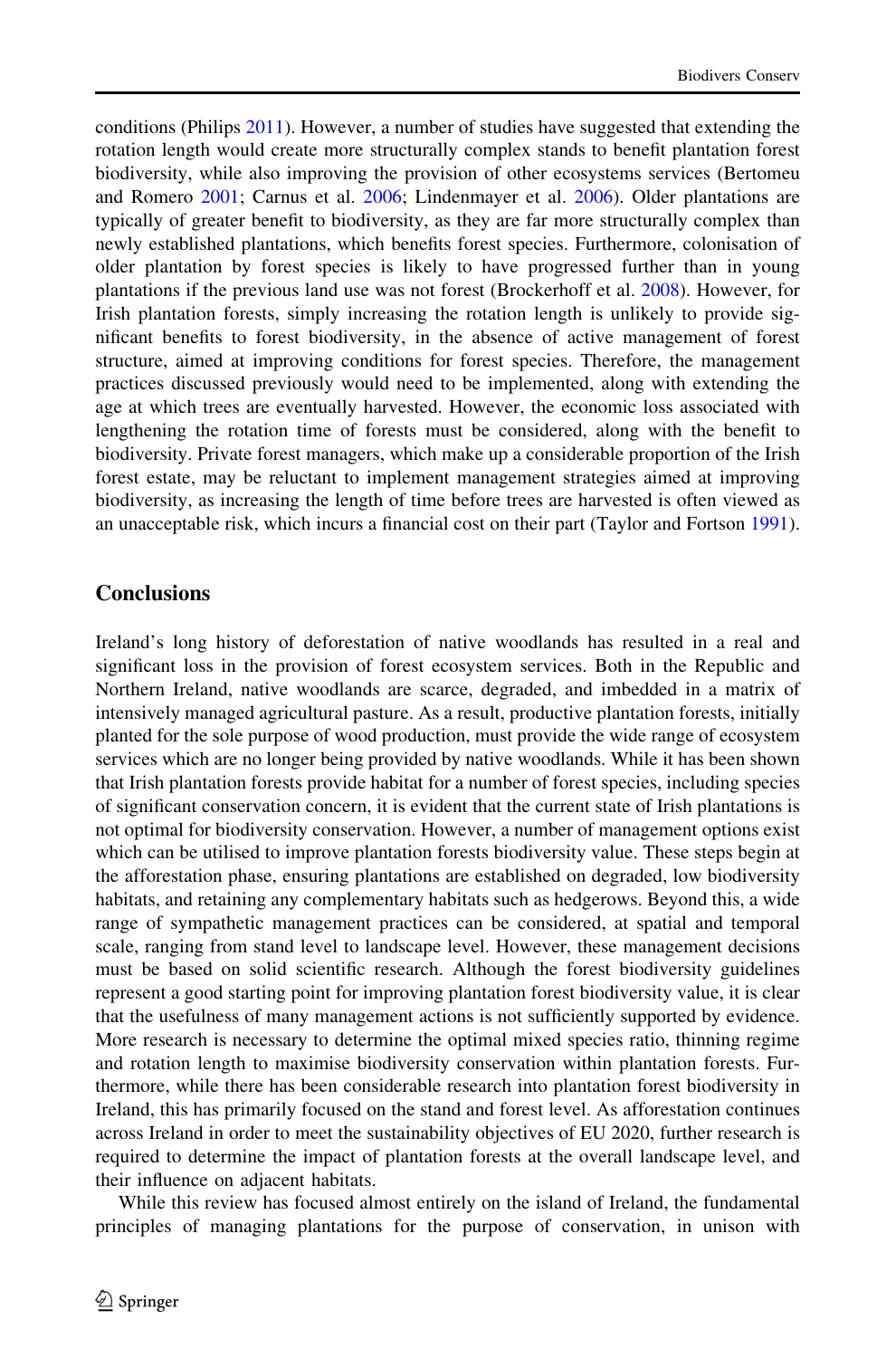<span id="page-16-0"></span>production, hold true at a global level. As plantation forests continue to expand rapidly at a global level, and natural forest cover declines, the Irish situation may be replicated in other regions across the world, where exotic plantations become dominant within the forest landscape. However, this may prove beneficial to forest biodiversity if forests are sustainably managed to fulfil multiple roles, rather than solely for the production of timber and biofuel. In this regard, there must be meaningful engagement from all forest stakeholders, from conservationists to managers, to ensure that management changes are implemented successfully without unacceptable economic losses.

Acknowledgments This study was undertaken as part of the 'ECOVALUE' project at University College Cork and University College Dublin, which was funded by COFORD, the Department of Argiculture, Food and the Marine in Ireland. Special thanks to the 'PLANFORBIO' research team from University College Cork who's work contributed greatly to this review. This paper benefited greatly from input of two anonymous reviewers.

## References

- Aubin I, Messier C, Bouchard A (2008) Can plantations develop understory biological and physical attributes of naturally regenerated forests? Biol Conserv 141:2461–2476
- Baker SC, Halpern CB, Wardlaw TJ, Crawford RL, Bigley RE, Edgar GJ, Evans SA, Franklin JF, Jordan GJ, Karpievitch Y (2015) Short-and long-term benefits for forest biodiversity of retaining unlogged patches in harvested areas. For Ecol Manag 353:187–195
- Balvanera P, Pfisterer AB, Buchmann N, He JS, Nakashizuka T, Raffaelli D, Schmid B (2006) Quantifying the evidence for biodiversity effects on ecosystem functioning and services. Ecol Lett 9:1146–1156
- Barnosky AD, Matzke N, Tomiya S, Wogan GO, Swartz B, Quental TB, Marshall C, McGuire JL, Lindsey EL, Maguire KC (2011) Has the Earth/'s sixth mass extinction already arrived? Nature 471:51–57
- Barron C (2009) The control of rhododendron in native woodlands. Native Woodland Information Note 3, Woodlands of Ireland and Irish Forest Service
- Benton TG, Vickery JA, Wilson JD (2003) Farmland biodiversity: is habitat heterogeneity the key? Trends Ecol Evol 18:182–188
- Berndt LA, Brockerhoff EG, Jactel H (2008) Relevance of exotic pine plantations as a surrogate habitat for ground beetles (Carabidae) where native forest is rare. Biodivers Conserv 17:1171–1185
- Bertomeu M, Romero C (2001) Managing forest biodiversity: a zero-one goal programming approach. Agric Syst 68:197–213
- Bishop D, Majka CG, Bondrup-Nielsen S, Peck SB, Klimaszewski J (2009) Deadwood and saproxylic beetle diversity in naturally disturbed and managed spruce forests in Nova Scotia. Biodivers Biosyst Ecol Can Coleopt II ZooKeys 22:309–340
- Black K, Gallagher G, O'Brien P, Redmond J, Barrett F, Twomey M (2008) Dispelling myths: the true extent of recent peatland afforestation in Ireland. Coford Connects Environ, No. 8, COFORD
- Breeuwer A, Robroek BJ, Limpens J, Heijmans MM, Schouten MG, Berendse F (2009) Decreased summer water table depth affects peatland vegetation. Basic Appl Ecol 10:330–339
- Bremer LL, Farley KA (2010) Does plantation forestry restore biodiversity or create green deserts? A synthesis of the effects of land-use transitions on plant species richness. Biodivers Conserv 19:3893–3915
- Brockerhoff EG, Ecroyd CE, Leckie AC, Kimberley MO (2003) Diversity and succession of adventive and indigenous vascular understorey plants in Pinus radiata plantation forests in New Zealand. For Ecol Manag 185:307–326
- Brockerhoff EG, Jactel H, Parrotta JA, Quine CP, Sayer J (2008) Plantation forests and biodiversity: oxymoron or opportunity? Biodivers Conserv 17:925–951
- Buckland, PI (2009) The bugs coleopteran ecology package (BugsCEP): the development and implementation of software for palaeoenvironmental and palaeoclimatological research
- Bullock CH, Collier MJ, Convery F (2012) Peatlands, their economic value and priorities for their future management—the example of Ireland. Land Use Policy 29:921–928
- Burgess M (2014) Restoring abandoned coppice for birds: few effects of conservation management on occupancy, fecundity and productivity of hole nesting birds. For Ecol Manag 330:205–217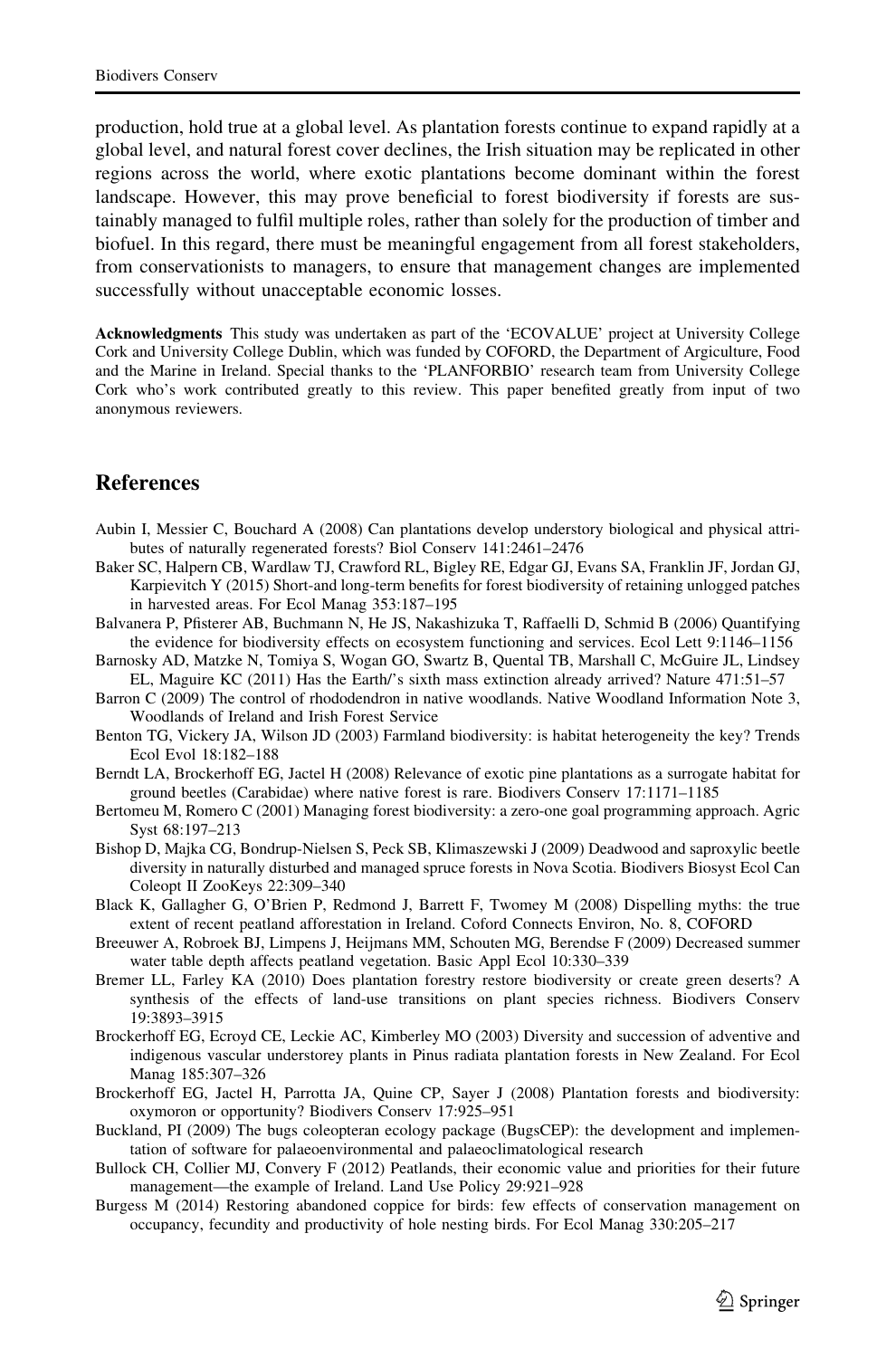- <span id="page-17-0"></span>Buscardo E, Smith GF, Kelly DL, Freitas H, Iremonger S, Mitchell FJ, O'Donoghue S, McKee A-M (2008) The early effects of afforestation on biodiversity of grasslands in Ireland. Biodivers Conserv 17:1057–1072
- Calladine J, Humphreys EM, Strachan F, Jardine DC (2009) Forestry thinning in commercial conifer plantations has little effect on bird species richness and breeding abundance. Bird Study 56:137–141
- Calladine J, Bray J, Broome A, Fuller RJ (2015) Comparison of breeding bird assemblages in conifer plantations managed by continuous cover forestry and clearfelling. For Ecol Manag 344:20–29
- Carnus J-M, Parrotta J, Brockerhoff E, Arbez M, Jactel H, Kremer A, Lamb D, O'Hara K, Walters B (2006) Planted forests and biodiversity. J For 104:65–77
- Cattin M-F, Blandenier G, Banašek-Richter C, Bersier L-F (2003) The impact of mowing as a management strategy for wet meadows on spider (Araneae) communities. Biol Conserv 113:179–188
- Cole LJ, McCracken DI, Downie IS, Dennis P, Foster GN, Waterhouse T, Murphy KJ, Griffin AL, Kennedy MP (2005) Comparing the effects of farming practices on ground beetle (Coleoptera: Carabidae) and spider (Araneae) assemblages of Scottish farmland. Biodivers Conserv 14:441–460
- Cooper A, McCann T, Ridge D (2008) Vegetation development in second rotation Irish conifer plantations. For Ecol Manag 255:962–972
- Coote L, Smith GF, Kelly DL, O'Donoghue S, Dowding P, Iremonger S, Mitchell FJ (2007) Epiphytes of Sitka spruce (Picea sitchensis) plantations in Ireland and the effects of open spaces. Biodivers Conserv 16:4009–4024
- Coote L, French L, Moore K, Mitchell F, Kelly D (2012) Can plantation forests support plant species and communities of semi-natural woodland? For Ecol Manag 283:86–95
- Cross J (2012) Ireland's native woodlands: a summary based on the national survey of native woodlands. Irish For 69:73–95
- DAFM (2014) Forests, products and people—Ireland's forest policy: a renewed vision. Department of Food, Agriculture and the Marine, Dublin
- Day K, Carthy J (1988) Changes in carabid beetle communities accompanying a rotation of Sitka spruce. Agric Ecosyst Environ 24:407–415
- de Groot RS, Alkemade R, Braat L, Hein L, Willemen L (2010) Challenges in integrating the concept of ecosystem services and values in landscape planning, management and decision making. Ecol Complex 7:260–272
- Deal RL, Cochran B, Larocco G (2012) Bundling of ecosystem services to increase forestland value and enhance sustainable forest management. For Policy Econ 17:69–76
- Dhubháin ÁN (2010) An evaluation of continuous cover forestry in Ireland. Coford, Department of Agriculture, Fisheries and Food, Dublin
- Dhubhain AN, Walshe J, Bulfin M, Keane M, Mills P (2001) The initial development of a windthrow risk model for Sitka spruce in Ireland. Forestry 74:161–170
- Dhubháin ÁN, Bolger T, Keane M, Freeman N, Holzmann M, Kennedy S, O'Hare D, Hendrick E (2005) Continuous cover forestry in Ireland. Forest research and development in Ireland 2004—Underpinning industry development. In: Proceedings of the COFORD conference, 20–21, 2005. P 27
- Díaz S, Fargione J, Chapin FS, Tilman D (2006) Biodiversity loss threatens human well-being. PLoS Biol 4:1300–1305
- Eakin M (1995) A botanical survey of conserved grassland in County Fermanagh. Irish Grassland, their Biology and Managment, Royal Irish Acadamey, Dublin
- EUROSTAT (2011) Forestry in the EU and the world: a statistical portrait. European Union, Belgium
- Fahy O, Gormally M (1998) A comparison of plant and carabid beetle communities in an Irish oak woodland with a nearby conifer plantation and clearfelled site. For Ecol Manag 110:263–273
- Farrell C, Doyle G (2003) Rehabilitation of industrial cutaway Atlantic blanket bog in County Mayo, northwest Ireland. Wetl Ecol Manag 11:21–35
- Forest Europe 2011 UNECE and FAO (2011) State of Europe's forests 2011. Status and trends in sustainable forest management in Europe
- Forest Service (2000) Forest Biodiversity Guidelines Republic of Ireland. Forest Service of Ireland, Department of the Marine and Natural Resources, Dublin
- Forest Service (2008) Irish Forests—A brief history. Forest Service of Ireland, Department of Agriculture, Food and the Marine, Dublin
- Forest Service 2013 (2013) National Forest Inventory—Republic of Ireland—results. Forest Service, Department of Agriculture, Food and the Marine, Wexford
- Forest Service N I (2015) Northern Ireland woodland cover. Department of Agriculture and Rural Development, Dundonald
- Fossit JA (2002) A guide to habitats in Ireland. The Hertiage Council, Kilkenny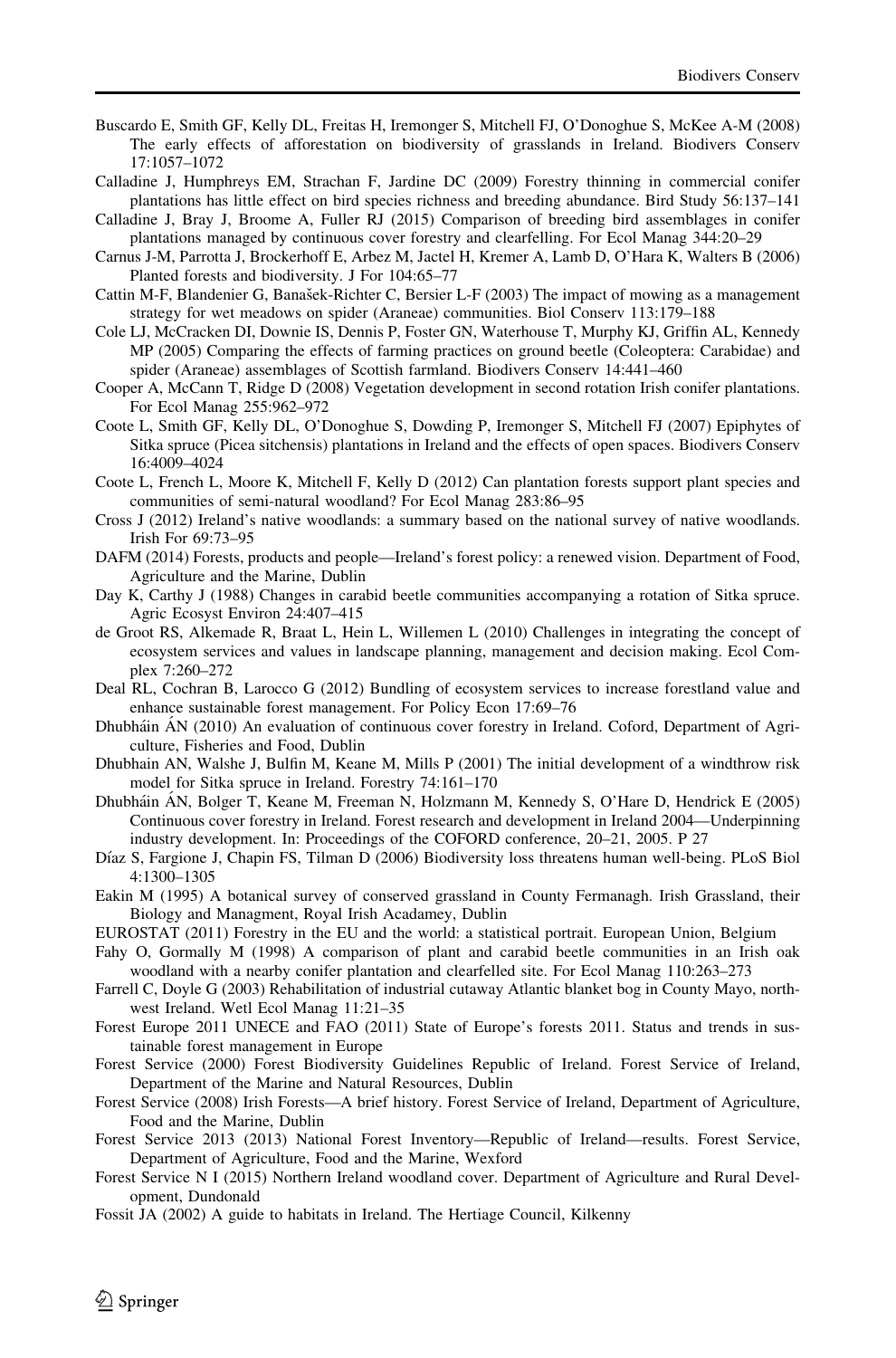- <span id="page-18-0"></span>French LJ, Smith GF, Kelly DL, Mitchell FJ, O'Donoghue S, Iremonger SF, McKee A-M (2008) Ground flora communities in temperate oceanic plantation forests and the influence of silvicultural, geographic and edaphic factors. For Ecol Manag 255:476–494
- Fuller RJ, Gaston KJ, Quine CP (2007) Living on the edge: British and Irish woodland birds in a European context. Ibis 149:53–63
- Fuller L, Irwin S, Kelly T, O'Halloran J, Oxbrough A (2013) The importance of young plantation forest habitat and forest road-verges for ground-dwelling spider diversity. In: Biology and Environment: Proceedings of the Royal Irish Academy, 2013. JSTOR, pp 259–271
- Garman SL, Mayo JH, Cissel JH, District BRR (2001) Response of ground-dwelling vertebrates to thinning young stands: the young stand thinning and diversity study. Department of Forest Science, Oregon State University, Corvallis
- Gittings T, O'Halloran J, Kelly T, Giller PS (2006) The contribution of open spaces to the maintenance of hoverfly (Diptera, Syrphidae) biodiversity in Irish plantation forests. For Ecol Manag 237:290–300
- Gunnarsson B, Nittérus K, Wirdenäs P (2004) Effects of logging residue removal on ground-active beetles in temperate forests. For Ecol Manag 201:229–239
- Haines-Young R, Potschin M (2010) The links between biodiversity, ecosystem services and human wellbeing. Ecosyst Ecol: A New Synth, pp 110–139
- Haines-Young RH, Barr C, Black H, Briggs D, Bunce R, Clarke R, Cooper A, Dawson F, Firbank L, Fuller R (2000) Accounting for nature: assessing habitats in the UK countryside, Countryside Survey 2000 and Northern Ireland Countryside Survey 2000, CS2000 Report
- Halaj J, Ross DW, Moldenke AR (2000) Importance of habitat structure to the arthropod food-web in Douglas-fir canopies. Oikos 90:139–152
- Hansson L (2001) Traditional management of forests: plant and bird community responses to alternative restoration of oak–hazel woodland in Sweden. Biodivers Conserv 10:1865–1873
- Hartley MJ (2002) Rationale and methods for conserving biodiversity in plantation forests. For Ecol Manag 155:81–95
- Hopkins A, Holz B (2006) Grassland for agriculture and nature conservation: production, quality and multifunctionality. Agron Res 4:3–20
- Horgan T, Keane M, Mccarthy R, Lally M, Thompson D, O'Carroll J (2003) A guide to forest tree species selection and silviculture in Ireland. National Council for Forest Research and Development (COFORD), Dublin
- Hoyne S, Thomas A (2001) Forest residues: harvesting, storage and fuel value. Coford
- Huber C, Schulze C, Baumgarten M (2007) The effect of femel-and small scale clear-cutting on ground dwelling spider communities in a Norway spruce forest in Southern Germany. Biodivers Conserv 16:3653–3680
- Humphrey J, Davey S, Peace A, Ferris R, Harding K (2002a) Lichens and bryophyte communities of planted and semi-natural forests in Britain: the influence of site type, stand structure and deadwood. Biol Conserv 107:165–180
- Humphrey J, Ferris R, Jukes M, Peace A (2002b) The potential contribution of conifer plantations to the UK biodiversity action plan. Trans Proc Bot Soc Edinb Bot Soc Edinb Trans 54:49–62
- Iremonger S, Gittings T, Smith G, Wilson M, Oxbrough A, Coote L, Pithon J, O'Donoghue S, Mckee A, O'Halloran J (2006) Investigation of experimental methods to enhance biodiversity in plantation forests. Bioforest Proj 3
- Irwin S, Kelly DL, Kelly TC, Mitchell FJ, Coote L, Oxbrough A, Wilson MW, Martin RD, Moore K, Sweeney O (2013) Do Irish forests provide habitat for species of conservation concern? In: Biology and Environment: Proceedings of the Royal Irish Academy, JSTOR, pp. 273–279
- Irwin S, Pedley SM, Coote L, Dietzsch AC, Wilson MW, Oxbrough A, Sweeney O, Moore KM, Martin R, Kelly DL (2014) The value of plantation forests for plant, invertebrate and bird diversity and the potential for cross-taxon surrogacy. Biodivers Conserv 23:697–714
- Joyce PM (2002) Establishing broadleaves. Coford Connects Dublin, Coford, Dublin
- Joyce PM, O'Carroll N (2002) Sitka spruce in Ireland. National Council for Forest Research and Development, COFORD, Dublin
- Kajak A, Kupryjanowicz J, Petrov P (2000) Long term changes in spider (Araneae) communities in natural and drained fens in the Biebrza River Valley. Ecology (Bratislava) 19:55–64
- Kalies E, Chambers C, Covington W (2010) Wildlife responses to thinning and burning treatments in southwestern conifer forests: a meta-analysis. For Ecol Manag 259:333–342
- Kelly DL (2005) Woodland on the western fringe: Irish oak wood diversity and the challenges of conservation. Trans Proc Bot Soc Edinb Bot Soc Edinb Trans 57:21–40
- Kelly TC (2008) The origin of the avifauna of Ireland. Irish Nat J 29:97–107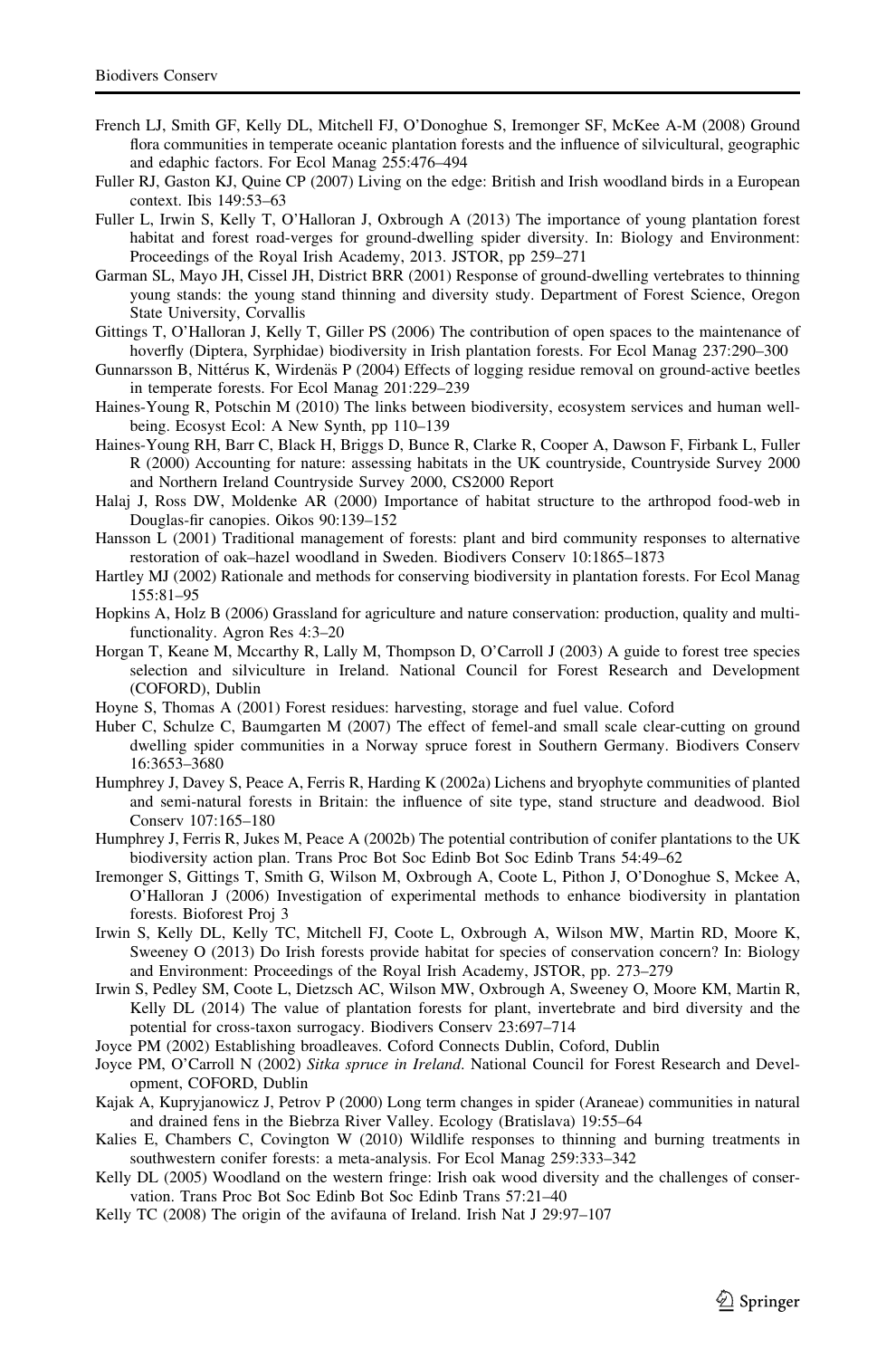- <span id="page-19-0"></span>Kent T, Kofman PD, Coates E (2011) Harvesting wood for energy cost-effective woodfuel supply chains in Irish forestry. Coford, Dublin
- Lachance D, Lavoie C (2004) Vegetation of Sphagnum bogs in highly disturbed landscapes: relative influence of abiotic and anthropogenic factors. Appl Veg Sci 7:183–192
- Lachance D, Lavoie C, Desrochers A (2005) The impact of peatland afforestation on plant and bird diversity in southeastern Québec. Ecoscience 12:161-171
- Laine J, Vasander H, Sallantaus T (1995) Ecological effects of peatland drainage for forestry. Environ Rev 3:286–303
- Lavoie C, Grosvernier P, Girard M, Marcoux K (2003) Spontaneous revegetation of mined peatlands: an useful restoration tool? Wetl Ecol Manag 11:97–107
- Lindenmayer D, Hobbs R (2004) Fauna conservation in Australian plantation forests—a review. Biol Conserv 119:151–168
- Lindenmayer D, Franklin J, Fischer J (2006) General management principles and a checklist of strategies to guide forest biodiversity conservation. Biol Conserv 131:433–445
- Mason WL, Kerr G, Simpson J (1999) What is continuous cover forestry?. Forestry Commission Edinburgh, Edinburgh
- McEvoy P, Flexen M, McAdam J (2006) The effects of livestock grazing on ground flora in broadleaf woodlands in Northern Ireland. For Ecol Manag 225:39–50
- Mcmahon BJ, Purvis G, Whelan J (2008) The influence of habitat heterogeneity on bird diversity in Irish farmland. In: Biology and Environment: proceedings of the Royal Irish Academy, 2008. JSTOR, pp. 1–8
- Mitchell F (2000) The development of Ireland's tree cover over the millennia. Irish For 57:38–46
- Moles R, Breen J (1995) Long-term change within lowland farmland bird communities in relation to field boundary attributes. In: Biology and environment: proceedings of the Royal Irish Academy, JSTOR, pp. 203–215
- Moles R, Breen J, O'Regan B (2005) A pilot scale long-term experimental study on the effects of grazing and gap creation on burren grassland dynamics: implications for conservation. In: Biology and environment: proceedings of the Royal Irish Academy, JSTOR, pp. 15–32
- Mullen K, Fahy O, Gormally M (2003) Ground flora and associated arthropod communities of forest road edges in Connemara, Ireland. Biodivers Conserv 12:87–101
- Nadeau P, Majka CG, Moreau G (2015) Short-term response of coleopteran assemblages to thinninginduced differences in dead wood volumes. For Ecol Manag 336:44–51
- Newmaster SG, Bell FW, Roosenboom CR, Cole HA, Towill WD (2006) Restoration of floral diversity through plantations on abandoned agricultural land. Can J For Res 36:1218–1235
- O'Halloran J, Walsh P, Giller P, Kelly T (2002) Forestry and bird diversity in Ireland: a management and planning guide. COFORD, Dublin. The views and opinions expressed in this publication belong to the authors alone and do not necessarily reflect those of COFORD. Cover photograph: Sparrowhawk on nest. Photographs by Richard Mills. ii, 3
- O'Mahony D, O'Reilly C, Turner P (2006) National pine marten survey of Ireland 2005. Coford Connects Environ 7:1–8
- O'Mara F (2008) Country pasture/forage resource profile. [http://www.fao.org/ag/AGP/AGPC/doc/](http://www.fao.org/ag/AGP/AGPC/doc/Counprof/Ireland/Ireland.htmTeagasc) [Counprof/Ireland/Ireland.htmTeagasc](http://www.fao.org/ag/AGP/AGPC/doc/Counprof/Ireland/Ireland.htmTeagasc). Accessed 07 October 2015
- Oxbrough AG, Gittings T, O'Halloran J, Giller PS, Smith GF (2005) Structural indicators of spider communities across the forest plantation cycle. For Ecol Manag 212:171–183
- Oxbrough AG, Gittings T, O'Halloran J, Giller PS, Kelly TC (2006a) The influence of open space on ground-dwelling spider assemblages within plantation forests. For Ecol Manag 237:404–417
- Oxbrough AG, Gittings T, O'Halloran J, Giller PS, Kelly TC (2006b) The initial effects of afforestation on the ground-dwelling spider fauna of Irish peatlands and grasslands. For Ecol Manag 237:478–491
- Oxbrough AG, Gittings T, O'Halloran J, Giller PS, Kelly TC (2007) Biodiversity of the ground-dwelling spider fauna of afforestation habitats. Agric Ecosyst Environ 120:433–441
- Oxbrough A, French V, Irwin S, Kelly TC, Smiddy P, O'Halloran J (2012) Can mixed species stands enhance arthropod diversity in plantation forests? For Ecol Manag 270:11–18
- Oxbrough A, Irwin S, Wilson M, O'Halloran J (2014) Mechanisms and predictors of ecological change in managed forests: a selection of papers from the second international conference on biodiversity in forest ecosystems and landscapes. For Ecol Manag 321:1–4
- Parr S, O'donovan G, Ward S, Finn JA (2009) Vegetation analysis of upland Burren grasslands of conservation interest. In: Biology and environment: proceedings of the Royal Irish Academy, JSTOR, pp. 11–33
- Pawson S, Brockerhoff E, Norton D, Didham R (2006) Clear-fell harvest impacts on biodiversity: past research and the search for harvest size thresholds. Can J For Res 36:1035–1046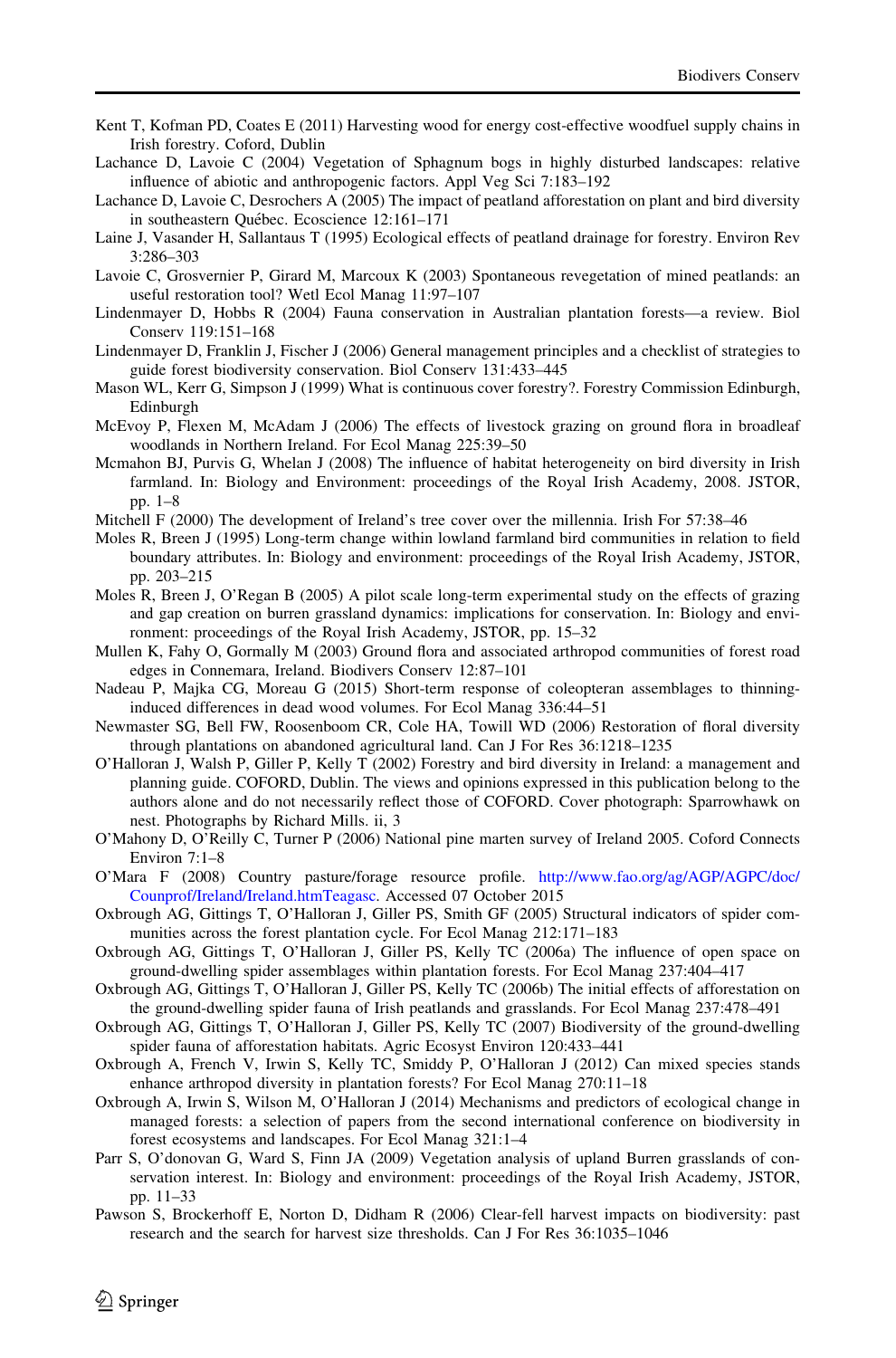- <span id="page-20-0"></span>Pawson SM, Brockerhoff EG, Meenken ED, Didham RK (2008) Non-native plantation forests as alternative habitat for native forest beetles in a heavily modified landscape. Biodivers Conserv 17:1127–1148
- Pedley SM, Martin RD, Oxbrough A, Irwin S, Kelly TC, O'Halloran J (2014) Commercial spruce plantations support a limited canopy fauna: evidence from a multi taxa comparison of native and plantation forests. For Ecol Manag 314:172–182
- Perrin PM, Daly OH (2010) A provisional inventory of ancient and long-established woodland in Ireland, Irish Wildlife Manuals, No. 46. National Parks and Wildlife Service, Department of the Environment, Heritage and Local Government, Dublin, Ireland
- Perrin PM, Kelly DL, Mitchell FJ (2006) Long-term deer exclusion in yew-wood and oakwood habitats in southwest Ireland: natural regeneration and stand dynamics. For Ecol Manag 236:356–367
- Perrin P, Martin J, Barron S, O'Neill F, McNutt K, Delaney A (2008) National survey of native woodlands 2003–2008. National Parks and Wildlife Service, Dublin
- Perrin PM, Mitchell FJ, Kelly DL (2011) Long-term deer exclusion in yew-wood and oakwood habitats in southwest Ireland: changes in ground flora and species diversity. For Ecol Manage 262:2328–2337
- Philips H (2011) All Ireland roundwood production forecast 2011–2028. COFORD, Department of Agriculture, Fisheries and Food, Dublin, Ireland
- Pithon J, Moles R, O'Halloran J (2005) The influence of coniferous afforestation on lowland farmland bird communities in Ireland: different seasons and landscape contexts. Landsc Urban Plan 71:91–103
- Preece R, Coxon P, Robinson J (1986) New biostratigraphic evidence of the post-glacial colonization of Ireland and for Mesolithic forest disturbance. J Biogeogr 13:487–509
- Purchart L, Tuf IH, Hula V, Suchomel J (2013) Arthropod assemblages in Norway spruce monocultures during a forest cycle—a multi-taxa approach. For Ecol Manag 306:42–51
- Quine CP, Fuller RJ, Smith KW, Grice PV (2007) Stand management: a threat or opportunity for birds in British woodland? Ibis 149:161–174
- Rainio J, Niemelä J (2003) Ground beetles (Coleoptera: Carabidae) as bioindicators. Biodivers Conserv 12:487–506
- Reidsma P, Tekelenburg T, van den Berg M, Alkemade R (2006) Impacts of land-use change on biodiversity: an assessment of agricultural biodiversity in the European Union. Agric Ecosyst Environ 114:86–102
- Renou F, Egan T, Wilson D (2006) Tomorrow's landscapes: studies in the after-uses of industrial cutaway peatlands in Ireland. Suo 57:97–107
- Renou-Wilson F, Byrne KA (2015) Irish peatland forests: lessons from the past and pathways to a sustainable future. Restor Boreal Temp For 13:321
- Roberts MR, Zhu L (2002) Early response of the herbaceous layer to harvesting in a mixed coniferous– deciduous forest in New Brunswick, Canada. For Ecol Manag 155:17–31
- Rochefort L, Campeau S, Parkyn L, Stoneman R, Ingram H (1997) Rehabilitation work on post-harvested bogs in South Eastern Canada. Conserv Peatl: 287–294
- Rochefort L, Quinty F, Campeau S, Johnson K, Malterer T (2003) North American approach to the restoration of Sphagnum dominated peatlands. Wetl Ecol Manag 11:3–20
- Rosenvald R, Lohmus A (2008) For what, when, and where is green-tree retention better than clear-cutting? A review of the biodiversity aspects. For Ecol Manag 255:1–15
- Scozzafava S, de Sanctis A (2006) Exploring the effects of land abandonment on habitat structures and on habitat suitability for three passerine species in a highland area of Central Italy. Landsc Urban Plan 75:23–33
- Smith G, Gittings T, Wilson M, Oxbrough A, Iremonger S, O'Halloran J, Kelly D, O'Sullivan A, O'Donoghue S, McKee A (2006) Biodiversity assessment of afforestation sites. Report prepared for the COFORD and EPA, Dublin
- Smith GF, Iremonger S, Kelly DL, O'Donoghue S, Mitchell FJ (2007) Enhancing vegetation diversity in glades, rides and roads in plantation forests. Biol Conserv 136:283–294
- Smith GF, Gittings T, Wilson M, French L, Oxbrough A, O'donoghue S, O'halloran J, Kelly DL, Mitchell FJ, Kelly T (2009) Identifying practical indicators of biodiversity for stand-level management of plantation forests. Springer, New York
- Snow DW, Perrins CM, Hillcoat B, Gillmor R, Roselaar C (1997) The birds of the Western Palearctic. Oxford University Press, Oxford
- Sottocornola M, Laine A, Kiely G, Byrne KA, Tuittila E-S (2009) Vegetation and environmental variation in an Atlantic blanket bog in South-western Ireland. Plant Ecol 203:69–81
- Stephens S, Wagner MR (2007) Forest plantations and biodiversity: a fresh perspective. J For 105:307–313 Stránská M (2004) Successional dynamics of Cynosurus pasture after abandonment in Podkrkonoší. Plant Soil Environ 50:364–370